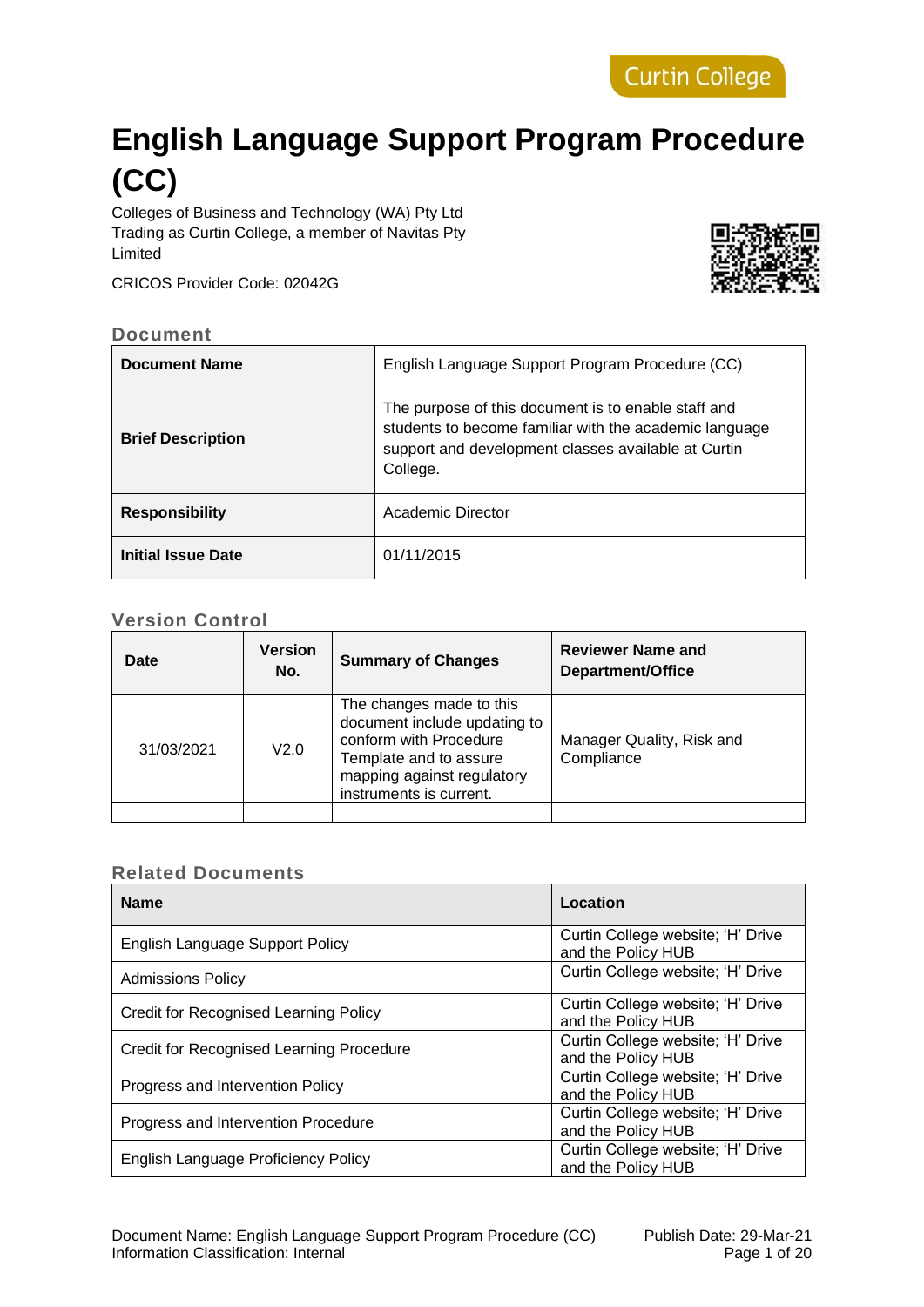# **Contents**

| $\mathbf{1}$   |                                                             |                                                                       |  |  |  |  |  |  |
|----------------|-------------------------------------------------------------|-----------------------------------------------------------------------|--|--|--|--|--|--|
| 1.1            |                                                             |                                                                       |  |  |  |  |  |  |
| 1.2            |                                                             |                                                                       |  |  |  |  |  |  |
| $\overline{2}$ |                                                             |                                                                       |  |  |  |  |  |  |
| 2.1            |                                                             |                                                                       |  |  |  |  |  |  |
| 2.2            |                                                             |                                                                       |  |  |  |  |  |  |
| 3              |                                                             |                                                                       |  |  |  |  |  |  |
| 3.1            |                                                             |                                                                       |  |  |  |  |  |  |
| 3.2            |                                                             |                                                                       |  |  |  |  |  |  |
| 3.2.1          |                                                             |                                                                       |  |  |  |  |  |  |
|                | 3.2.2                                                       |                                                                       |  |  |  |  |  |  |
|                | Consequences of Not Meeting ESP/ALEP Conditions 14<br>3.2.3 |                                                                       |  |  |  |  |  |  |
|                |                                                             | 3.2.4                                                                 |  |  |  |  |  |  |
|                |                                                             | 3.2.5                                                                 |  |  |  |  |  |  |
|                |                                                             | 3.2.6                                                                 |  |  |  |  |  |  |
|                |                                                             | 3.2.7                                                                 |  |  |  |  |  |  |
| 3.3            |                                                             |                                                                       |  |  |  |  |  |  |
| 4              |                                                             |                                                                       |  |  |  |  |  |  |
| 5              |                                                             |                                                                       |  |  |  |  |  |  |
| 6              |                                                             |                                                                       |  |  |  |  |  |  |
| 7              |                                                             |                                                                       |  |  |  |  |  |  |
| 8              |                                                             |                                                                       |  |  |  |  |  |  |
| 8.1            |                                                             | Updating Turnitin submission for PELA in designated units of study 18 |  |  |  |  |  |  |
| 8.2            |                                                             |                                                                       |  |  |  |  |  |  |
| 9              |                                                             |                                                                       |  |  |  |  |  |  |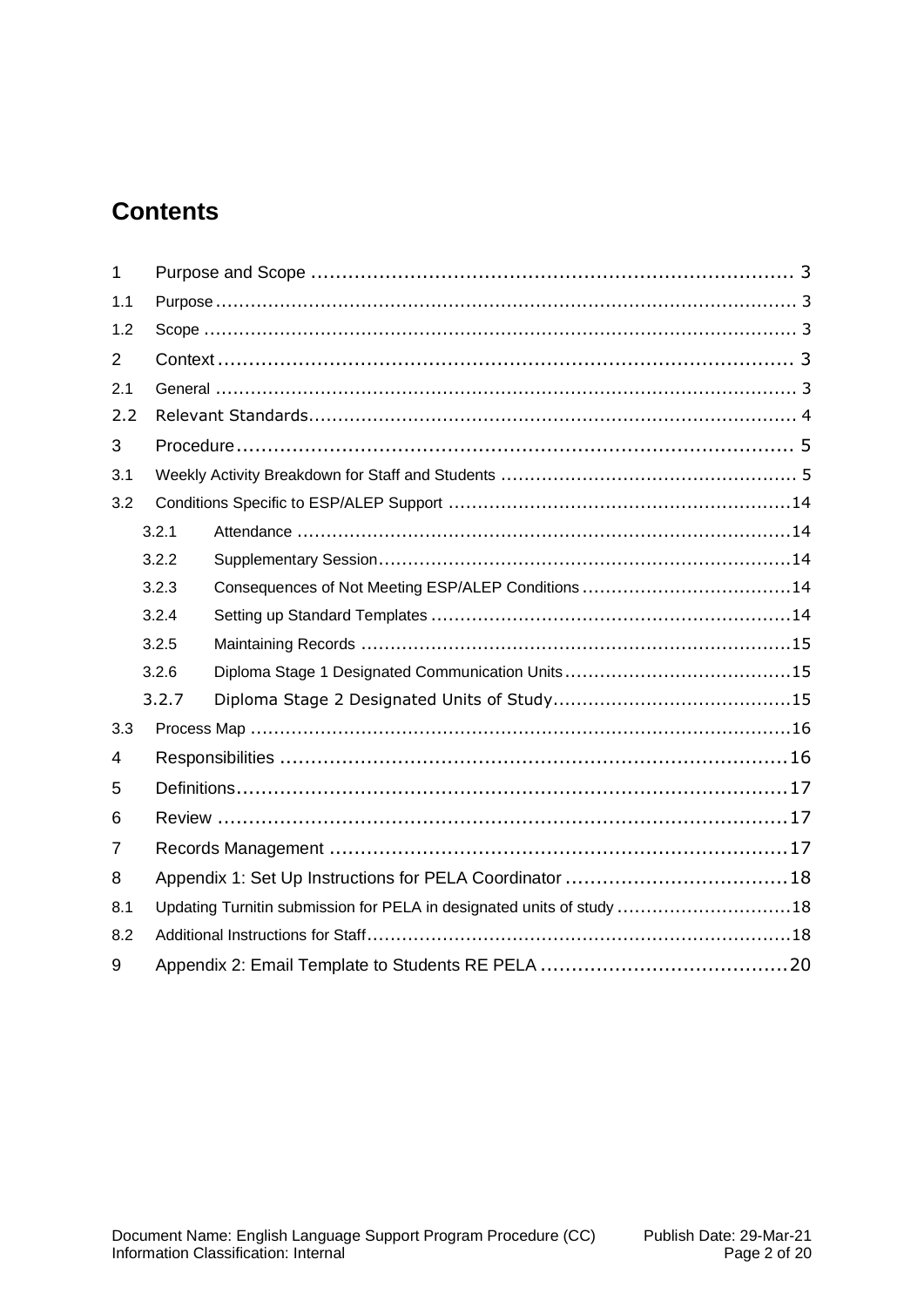# <span id="page-2-0"></span>1 Purpose and Scope

#### <span id="page-2-1"></span>1.1 Purpose

- a) The purpose of this *English Support Programme Procedure* ("**Procedure**") is to ensure that all staff and Diploma students at Curtin College (the "**College**") are aware of what language support services are available and how to access them for identified students.
- b) Students who are identified through the *Post Enrolment Language Assessment (PELA*) as requiring ongoing language support, will through this procedure be able to access additional support at no extra cost.
- c) The Procedure sets out the instructions of the College relating to the English Support Programme.
- d) This Procedure sets out the minimum English language proficiency requirements for admission into the College's courses, and the evidence of achievement accepted by the College and ultimately the University Partner.

#### <span id="page-2-2"></span>1.2 Scope

- a) Diploma students at the College are provided with academic literacy support and development classes that specifically focus on the written and oral skills, required for their successful engagement in the Diploma programs.
- b) This Procedure provides detailed, specific and sequential information to staff administering the English Support Programme to identified students.
- c) Students in the first stage of their Diploma studies have access to the first phase of the English Support Programme (ESP).
- d) Students in the second stage of their Diploma studies have access to the Academic Language Enrichment Programme (ALEP).

#### <span id="page-2-3"></span>2 Context

#### <span id="page-2-4"></span>2.1 General

- a) Students studying at the College come from a wide variety of educational, life experience, cultural and socioeconomic backgrounds.
- b) The College recognises this variety and has developed the English Support Programme to assist students, international and domestic, to acquire the English literacy skills necessary to achieve success at the higher education level.
- c) Students aspiring to success in their higher education studies, need to be able to do more than read and write, they need to be able to contextualise and comprehend content, understand nuance and tenor and, to formulate cogent arguments in the preparation of assessment items, during class and when engaging in group work.
- d) The language support services are focused on enabling students achieve success in their academic units of study.
- e) The College has established a Post Enrolment Language Assessment (PELA) Coordinator to ensure that all students enrolling at the College can, where necessary, be provided with appropriate language support services.
- f) The College sets minimum English language proficiency requirements to ensure that all students can participate in their chosen studies and have a good chance of success.
- g) All applicants, domestic and international, must meet the minimum English language proficiency requirements.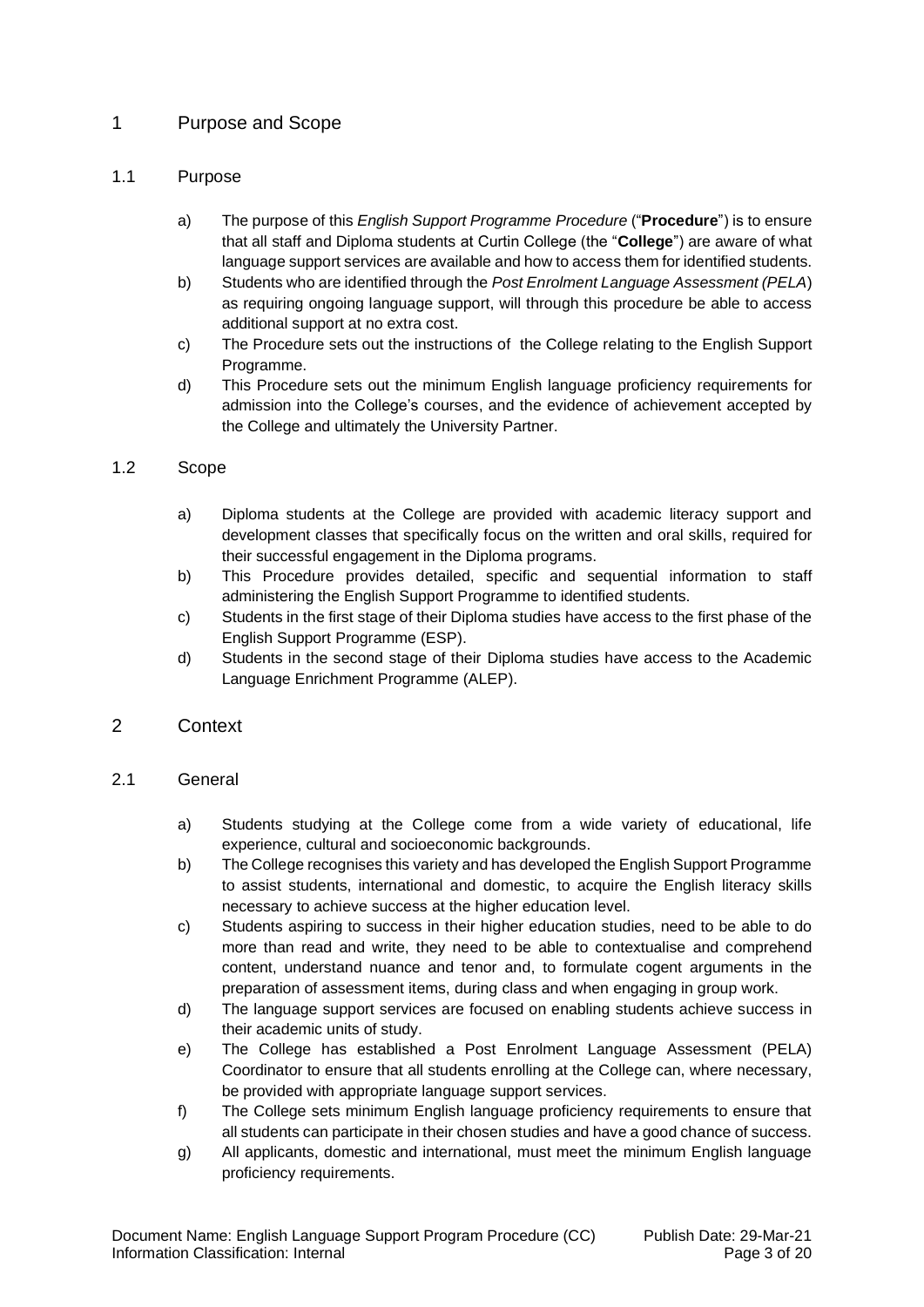- h) International applicants who are required to obtain a student visa to study in Australia must satisfy the Department of Home Affairs' English language criteria. This requirement is in addition to the applicant meeting the College's minimum English language proficiency requirements.
- i) Where an applicant is considered to have equivalent English language proficiency but is unable to provide evidence that meets the requirements set out in this Procedure, or there is doubt about the individual's proficiency in activities outside of reading and writing, the Academic Director may determine equivalent English language proficiency and require the student, as a condition of enrolment, to undertake the PELA(T) and pending the results, to enrol in the English Support Program.
- j) Full details of the English language requirements are available: [HERE](https://www.curtincollege.edu.au/how-to-apply/entry-requirements/#english)

# <span id="page-3-0"></span>2.2 Relevant Standards

- a) The English Language Support Program is informed by the *Higher Education Standards Framework* specifically:
	- i. Standard 1.1.1: Admissions policy and procedure are quite specific with regard to English language entry requirements as well as overall English language skills. Domestic students as well an international students are tested following enrolment to confirm literacy capacity and skills;
	- ii. Standard 1.2.1: Credit for recognised learning is managed through a comprehensive policy (approved by the Academic Board), procedure and guideline;
	- iii. Standard 2.3.3: The English Language Support Program and the Academic Language Enrichment Program have been designed to enable domestic and international students to enhance their language proficiency through specifically designed language enhancement activities and units;
	- iv. Standard 3.3.4: Student cohorts are assessed and evaluated for the types of support that might be necessary to assist them in enhancing their language capabilities, the College's PELA(T) plays a key role in establishing what type of language support students need;
	- v. Standard 7.2.2: The College website provides students, domestic and international, with a range of information specific to language skills and capabilities;
	- vi. Standards 1.3.5; 1.3.6 and 5.3.7: The monitoring of student progress is ongoing through support programs such as the Student at Risk; the ESP and ALEP programs and academic drop-in sessions all assist the College in ensuring that students receive the appropriate type and amount of support that will enable academic success.
- b) The National Code of Practice for Providers of Education and Training to Overseas Students 2018 [National Code r](https://www.legislation.gov.au/Details/F2017L01182/Html/Text#_Toc487026957)equires the College to monitor attendance, progress and course duration. Specifically Standards 8.6.1; 8.6.2; 8.6.3, 8.6.4 and 8.6.5, which in common with the HESF looks at monitoring students, supporting students through appropriate intervention strategies such as the PELA(T), the ESP and the ALEP.
- c) Compliance with the parent Company's values and the College's Code of Conduct also requires that the College ensure that the students are provided with every opportunity to obtain those skills and attributes that will enable them to achieve academic success.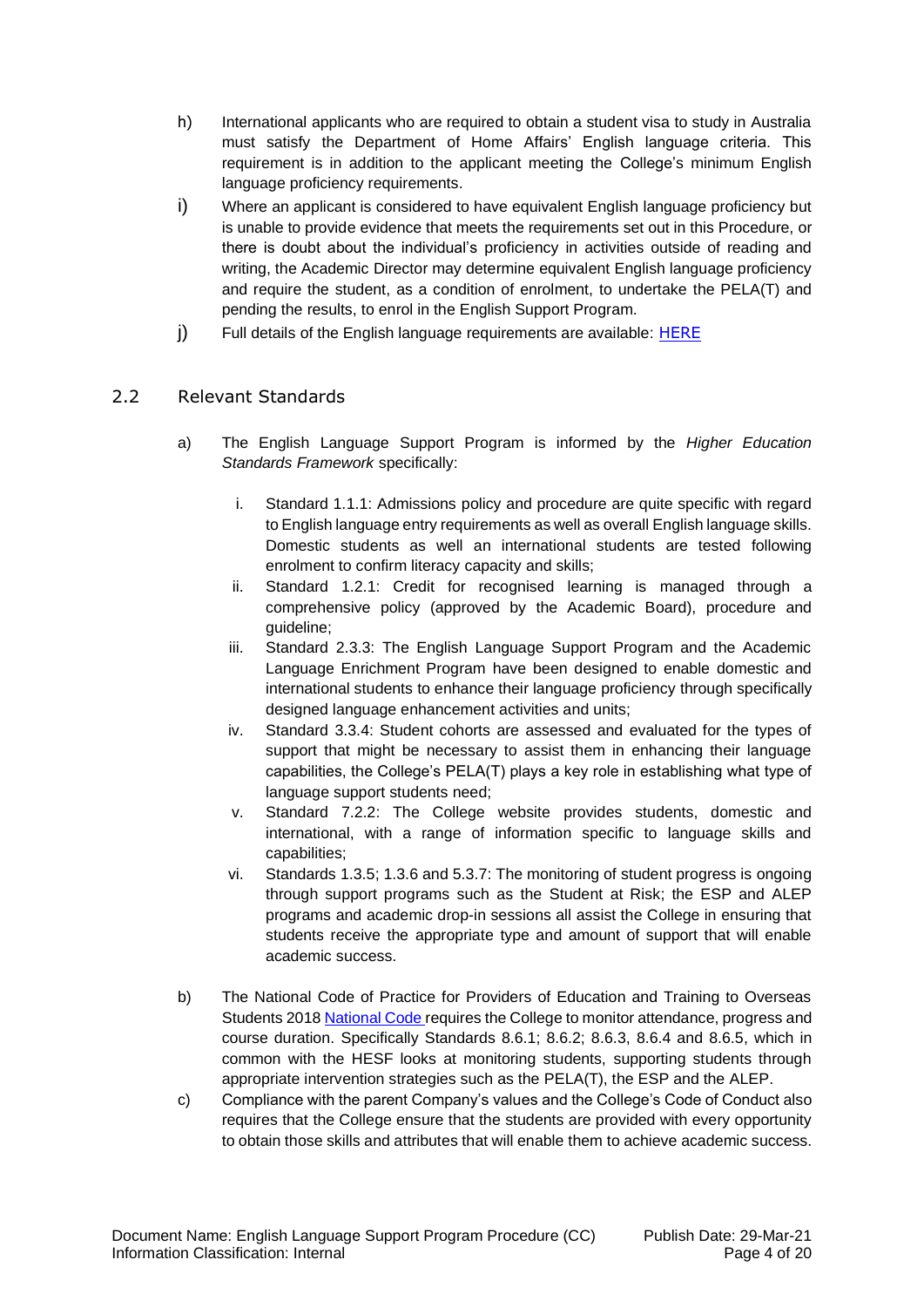

# 3 Procedure

# 3.1 Weekly Activity Breakdown for Staff and Students

<span id="page-4-1"></span><span id="page-4-0"></span>

| Week            | <b>Tasks</b>                                                                                                                                                                                                                                                                                                                                                                                                                                                                                                                                                                                                                                                                                                                                                                                                                                                                                                                                 |                                                                                                                                                                                                                                                                                                                                                                                                                                                                                                             |                                                                                                                                                                                                                                                                                                                                                     |                                                                                                                                                                                                        |  |  |
|-----------------|----------------------------------------------------------------------------------------------------------------------------------------------------------------------------------------------------------------------------------------------------------------------------------------------------------------------------------------------------------------------------------------------------------------------------------------------------------------------------------------------------------------------------------------------------------------------------------------------------------------------------------------------------------------------------------------------------------------------------------------------------------------------------------------------------------------------------------------------------------------------------------------------------------------------------------------------|-------------------------------------------------------------------------------------------------------------------------------------------------------------------------------------------------------------------------------------------------------------------------------------------------------------------------------------------------------------------------------------------------------------------------------------------------------------------------------------------------------------|-----------------------------------------------------------------------------------------------------------------------------------------------------------------------------------------------------------------------------------------------------------------------------------------------------------------------------------------------------|--------------------------------------------------------------------------------------------------------------------------------------------------------------------------------------------------------|--|--|
|                 | PELA Coordinator (PC)                                                                                                                                                                                                                                                                                                                                                                                                                                                                                                                                                                                                                                                                                                                                                                                                                                                                                                                        | Program Managers (PMs)                                                                                                                                                                                                                                                                                                                                                                                                                                                                                      | Unit Coordinators (UCs)                                                                                                                                                                                                                                                                                                                             | Lecturers                                                                                                                                                                                              |  |  |
| Pre-Orientation | • PELA Coordinator (PC) to check with the<br>Program Managers (PMs) to:<br>$\checkmark$ Get the timetable; and,<br>√ Unit Coordinators (UCs) / lecturers for<br>designated units for the study period.<br>• Determine PELA writing task for each unit<br>for the study period<br>• Record this on the SCHEDULE of PELA<br>(H:\Academic\6. Communication Skills\14.<br>PELA\Marking Descriptors & Written Test<br>Tasks)<br>• Create (update) Turnitin submission for the<br>PELA in designated units (see Appendix 1<br>for detailed instructions)<br>$\blacksquare$ Clarify Process for Weeks $0-3$ with UCs<br>for:<br>√Stage 1 Communications Units; and,<br>√Stage 2 Designated Units.<br>• Clarify PELA Marking Process for Weeks 0<br>$-3$ with Lecturers<br>• Conduct training on PELA moderation for<br>new Lecturers<br>• Confirm any students who have PELA<br>exemptions for the Study Period -<br>exemptions granted as follows: | . Ensure access for UCs and Lecturers to the:<br>Support Unit:<br>✓<br>English Support Programme (ESP); and,<br>Academic Language Enrichment Programme<br>(ALEP)<br>• Identify Teaching staff with TESOL or CELTA<br>qualifications to teach ESP or ALEP, as back up if<br>additional lecturers with these qualifications are<br>required.<br>• Conduct Professional Development with new staff to<br>ensure they understand the:<br>√importance of PELA; and,<br>√their responsibility in relation to PELA | • Confirm with PC process for weeks<br>$0 - 3$<br>• UCs responsible for ESP and ALEP<br>liaise with the UCs of units<br>designated for PELA support to:<br>$\checkmark$ ensure relevancy of support<br>$\checkmark$ materials; and,<br>$\checkmark$ Unit Outlines<br>• Check Moodle Gradebook to<br>confirm students required to sit<br><b>PELA</b> | • Confirm with PC marking<br>process for weeks $0 - 3$<br>• New Lecturers undergo<br>training on PELA<br>moderation process<br>• Check Moodle Gradebook<br>to confirm students<br>required to sit PELA |  |  |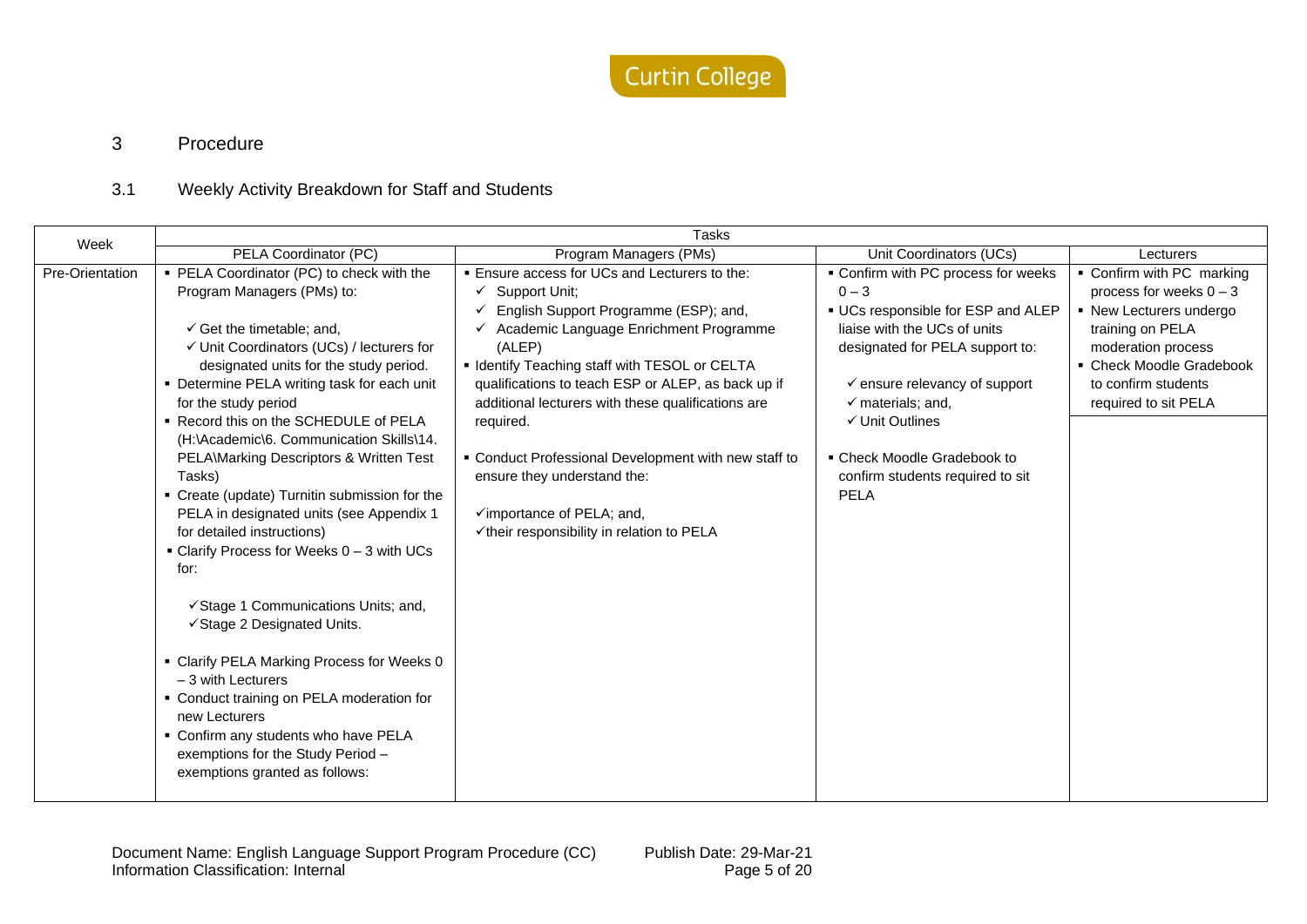| Stage 1 Students have IELTS 5.5+<br>$\checkmark$     |  |  |
|------------------------------------------------------|--|--|
| All Stage 2 Students unless they are<br>$\checkmark$ |  |  |
|                                                      |  |  |
| doing:                                               |  |  |
|                                                      |  |  |
| $\triangleright$ IT and already have IELTS 6.0;      |  |  |
| and                                                  |  |  |
| > Health Science Students and                        |  |  |
| already have IELTS 6.5                               |  |  |
|                                                      |  |  |
| • On Friday before Orientation access                |  |  |
|                                                      |  |  |
| Moodle page for Stage 1 Communication                |  |  |
| Skills and designated Stage 2 Units to:              |  |  |
|                                                      |  |  |
| $\checkmark$ Confirm in Gradebook if students have   |  |  |
| previous PELA scores recorded in                     |  |  |
| Navigate OR Diagnostic Test Results                  |  |  |
| Spreadsheets; and,                                   |  |  |
| $\checkmark$ Leave PELA grade blank if not exempt;   |  |  |
|                                                      |  |  |
| if student is exempt enter score into                |  |  |
| Gradebook.                                           |  |  |
|                                                      |  |  |
| • Provide UCs and Lecturers with access to           |  |  |
| the TEACHER GUIDELINES accessible                    |  |  |
| via:                                                 |  |  |
| • (H:\Academic\6. Communication Skills\14.           |  |  |
| PELA\PELA procedures\Lecturer                        |  |  |
|                                                      |  |  |
| Guidelines)                                          |  |  |
| . Inform UCs and Lecturers to check results          |  |  |
| in Moodle Gradebook to confirm students              |  |  |
| required to sit PELA in week 1 of the Study          |  |  |
| Period.                                              |  |  |
|                                                      |  |  |
|                                                      |  |  |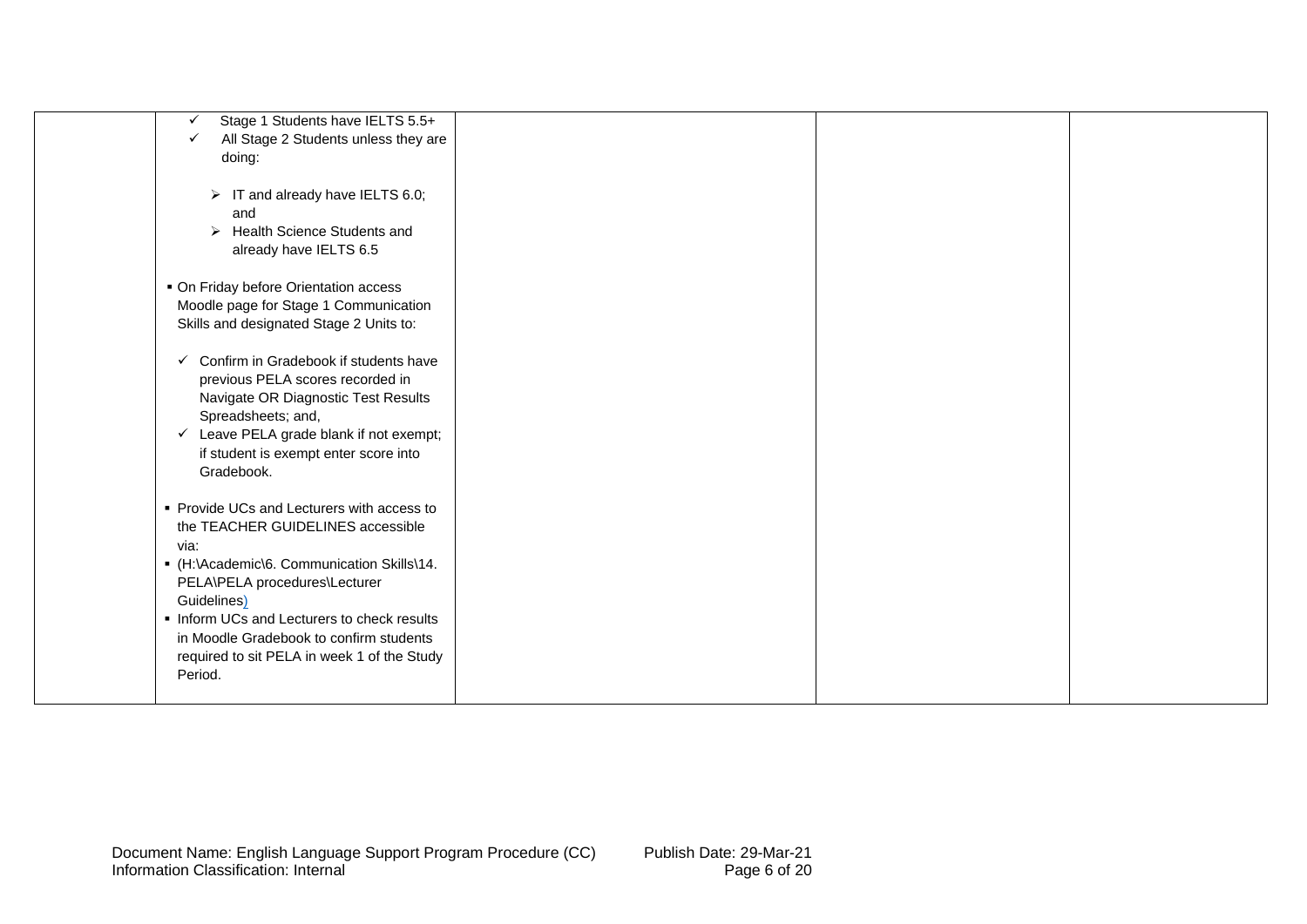| Week | <b>Tasks</b>                                                                                                                                                                                                                                                                                                                                                                                                                                                                                                                                                                                                      |                  |                                                                                                                                                                                                                                                                              |                                                                                                                                                                                                                                                                                                                                                                               |                                                                                                                                                                      |                                                                 |
|------|-------------------------------------------------------------------------------------------------------------------------------------------------------------------------------------------------------------------------------------------------------------------------------------------------------------------------------------------------------------------------------------------------------------------------------------------------------------------------------------------------------------------------------------------------------------------------------------------------------------------|------------------|------------------------------------------------------------------------------------------------------------------------------------------------------------------------------------------------------------------------------------------------------------------------------|-------------------------------------------------------------------------------------------------------------------------------------------------------------------------------------------------------------------------------------------------------------------------------------------------------------------------------------------------------------------------------|----------------------------------------------------------------------------------------------------------------------------------------------------------------------|-----------------------------------------------------------------|
| One  | <b>PELA Coordinator</b>                                                                                                                                                                                                                                                                                                                                                                                                                                                                                                                                                                                           | Program Managers | Unit Coordinators                                                                                                                                                                                                                                                            | Lecturers                                                                                                                                                                                                                                                                                                                                                                     | <b>Students</b>                                                                                                                                                      | Academic<br>Services                                            |
|      | • Confirm Lecturers to invigilate<br>by ZOOM for online sessions<br>of PELA<br>• Friday Week 1 set up ZOOM<br>meeting for Wednesday Week<br>2 for students who did not sit<br>PELA by the end of Week 1<br>■ Email ZOOM link to UCs and<br>Lecturers (See Appendix 2 for<br>details of email sent to<br>students and copied to staff)<br><b>• RENEW EMAIL TEMPLATE</b><br>for Teacher notification and<br>information about ESP/ALEP<br>format<br>• EMAIL renewed template to<br>Teachers dealing<br>Communications units linked<br>to ESP/ALEP<br>• Follow up on student<br>engagement with ESP, ALEP<br>or PELA |                  | • Conduct PELA in last 45 minutes<br>of class<br>• By Friday check Moodle<br>Gradebook for PELA Task<br>Submissions.<br>■ Email ZOOM Link to students<br>(see Appendix 2) who have not<br>yet completed PELA for catch-up<br>in week 2 during academic drop-<br>in sessions. | • Conduct PELA last 45<br>minutes of class<br>Invigilate online session<br>by ZOOM<br>• Mark PELA scripts as<br>they are uploaded.<br>• By Friday check Moodle<br><b>Gradebook for PELA</b><br>Task Submissions.<br>. Email ZOOM Link to<br>students (see Appendix<br>2) who have not yet<br>completed PELA for<br>catch-up in week 2<br>during academic drop-in<br>sessions. | • Upload PELA to<br>Moodle Turnitin<br>submission point.<br>Students who have<br>not completed PELA<br>in Week 1 to attend<br>session in Week 2 to<br>complete PELA. |                                                                 |
| Week |                                                                                                                                                                                                                                                                                                                                                                                                                                                                                                                                                                                                                   |                  | <b>Tasks</b>                                                                                                                                                                                                                                                                 |                                                                                                                                                                                                                                                                                                                                                                               |                                                                                                                                                                      |                                                                 |
| Two  | <b>PELA Coordinator</b>                                                                                                                                                                                                                                                                                                                                                                                                                                                                                                                                                                                           | Program Managers | Unit Coordinators                                                                                                                                                                                                                                                            | Lecturers                                                                                                                                                                                                                                                                                                                                                                     | <b>Students</b>                                                                                                                                                      | Academic<br><b>Services</b>                                     |
|      | I Identify the students who:<br>$\checkmark$ Need ESP and/or ALEP<br>support; and,<br>Still need to take the<br>$\checkmark$<br>PELA.<br>• Note these students in the<br>feedback column next to the<br>grade in Moodle Gradebook                                                                                                                                                                                                                                                                                                                                                                                 |                  | • Check all PELA scripts are<br>marked and scores entered into<br>Moodle Gradebook by Tuesday<br>noon.<br>· invigilate Wednesday zoom<br>meeting for students who must<br>write the PELA Catch Up session.<br>· mark new PELAs by COB<br>Thursday.                           | • Complete all marking by<br>Wednesday of week 2<br>• check all PELA scripts<br>are marked and scores<br>entered into Moodle<br>Gradebook by Tuesday<br>noon<br>· mark new PELAs by<br>COB Thursday.                                                                                                                                                                          | - Attend PELA catch-<br>up session<br>• Check timetable for:<br>$\checkmark$ Commencement<br>of their<br>ESP/ALEP<br>classes; and                                    | ■ Enrol the<br>identified<br>students by<br><b>COB Thursday</b> |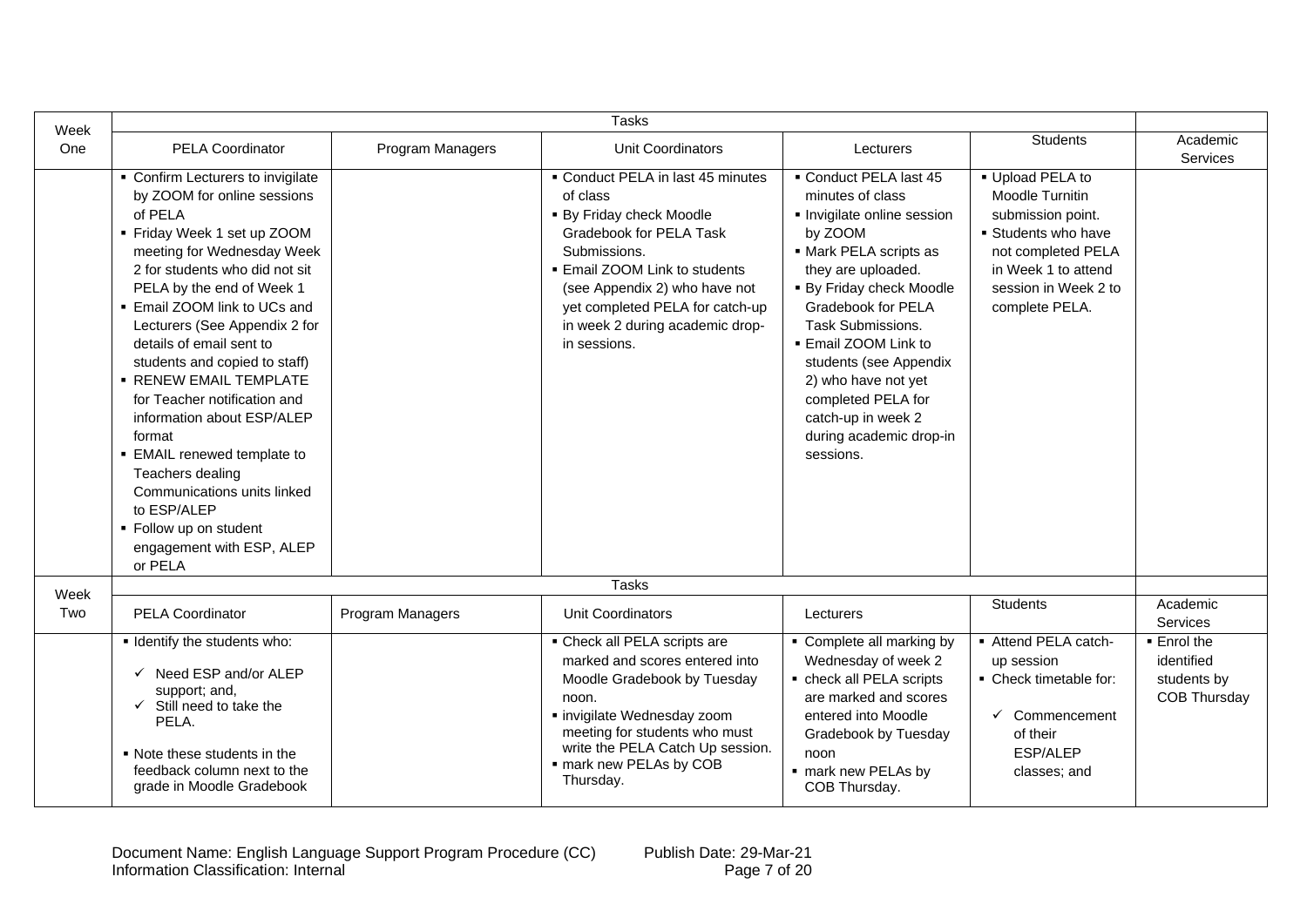| ■ Export the Gradebook as an         |  | $\checkmark$ Completion of |  |
|--------------------------------------|--|----------------------------|--|
| Excel spreadsheet                    |  | their ESP/ALEP             |  |
| • Save spreadsheet on                |  | Class                      |  |
| H:\Academic\6.                       |  |                            |  |
| Communication Skills\14.             |  |                            |  |
| <b>PELAWarking Descriptors &amp;</b> |  |                            |  |
| Written Test Tasks.                  |  |                            |  |
| • Send Identified Student            |  |                            |  |
| <b>Excel spreadsheet to</b>          |  |                            |  |
| Academic Services to enrol           |  |                            |  |
| the students by COB                  |  |                            |  |
| Thursday.                            |  |                            |  |
| <b>Email students regarding</b>      |  |                            |  |
| PELA results and ESP/ALEP            |  |                            |  |
| enrolment.                           |  |                            |  |
| Use the Support Class                |  |                            |  |
| Enrolment template emails for        |  |                            |  |
| each program as set up in            |  |                            |  |
| Navigate.                            |  |                            |  |
| ■ Email to alert students that       |  |                            |  |
| they are required to check           |  |                            |  |
| their timetable for both the         |  |                            |  |
| commencement and                     |  |                            |  |
| completion dates of their            |  |                            |  |
| ESP class.                           |  |                            |  |
| <b>- RENEW EMAIL TEMPLATES</b>       |  |                            |  |
| for Student Notification to all      |  |                            |  |
| Students identified AS               |  |                            |  |
| NEEDING ESP/ALEP; and                |  |                            |  |
| Student identified as NOT            |  |                            |  |
| <b>NEEDING ESP/ALEP</b>              |  |                            |  |
| • Follow up on all students not      |  |                            |  |
| engaging with ESP/ALEP or            |  |                            |  |
| <b>PELA</b>                          |  |                            |  |
|                                      |  |                            |  |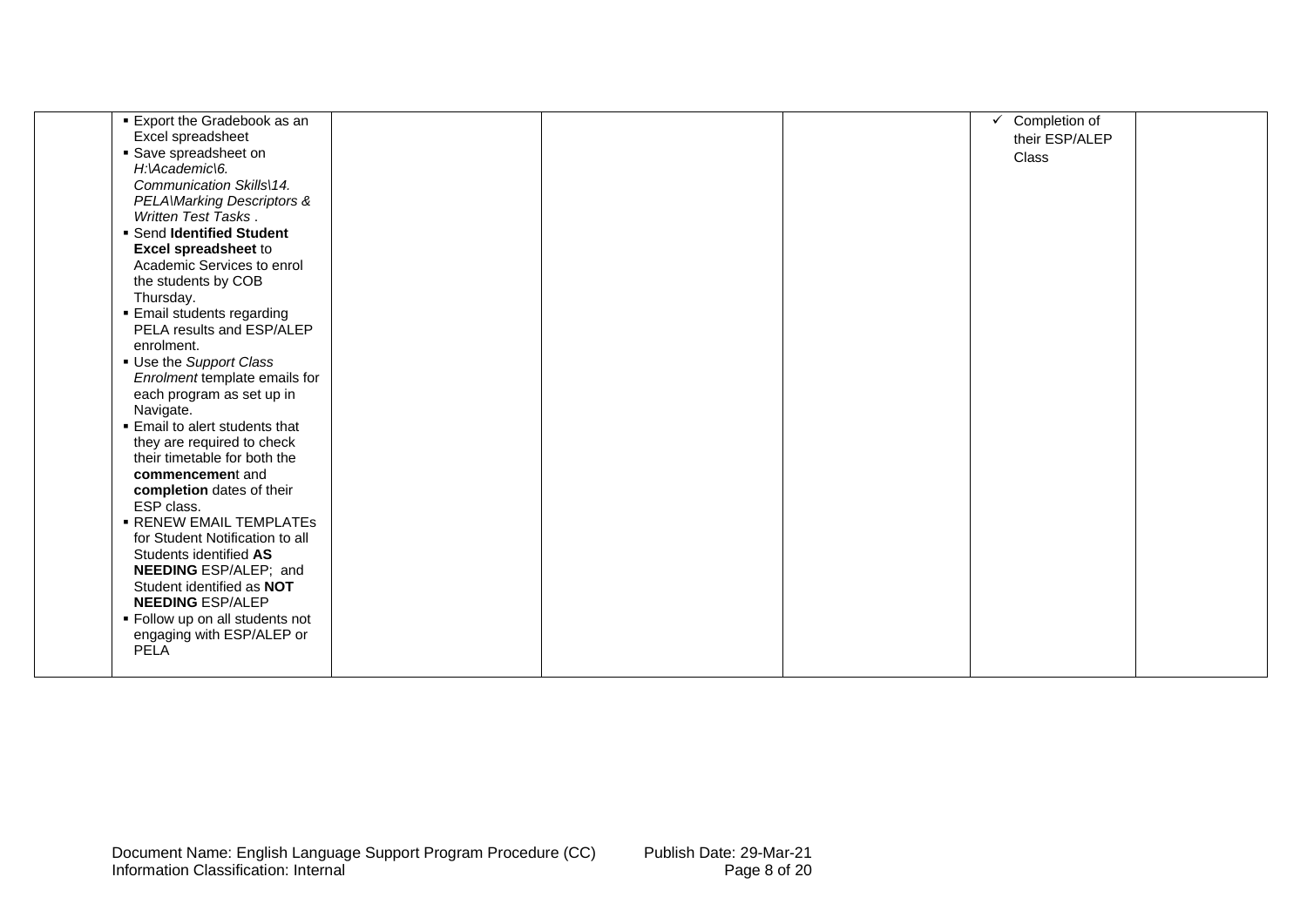| Week  |                                                                                                                                                                                                                                                                                                                                                                                                                                                                                                                                                                             |                  | Tasks                                                                                                            |                                                                                                                        |                 |                                      |
|-------|-----------------------------------------------------------------------------------------------------------------------------------------------------------------------------------------------------------------------------------------------------------------------------------------------------------------------------------------------------------------------------------------------------------------------------------------------------------------------------------------------------------------------------------------------------------------------------|------------------|------------------------------------------------------------------------------------------------------------------|------------------------------------------------------------------------------------------------------------------------|-----------------|--------------------------------------|
| Three | <b>PELA Coordinator</b>                                                                                                                                                                                                                                                                                                                                                                                                                                                                                                                                                     | Program Managers | Unit Coordinators                                                                                                | Lecturers                                                                                                              | <b>Students</b> | Academic<br>Services                 |
|       | ■ Send alerts to staff and<br>students regarding<br>commencement of ESP and<br><b>ALEP</b><br>• Conduct 'late-comers' PELA<br>on Wednesday 12 - 2pm<br>• Collate results from 'late-<br>comers' PELA and email list of<br>students requiring enrolment<br>to Academic Services for<br>enrolment<br>• Sent notification email to<br>students identified as requiring<br>ESP or ALEP re enrolment<br>process<br>Email all students to complete<br>the PELA if they have not<br>already done so.<br>• Follow up all students not<br>engaging with ESP, ALEP and<br><b>PELA</b> |                  | • Update attendance at ESP and<br>ALEP classes on AXIS<br>· Mark 'late-comers' PELA and<br>inform PC of outcomes | • Update attendance at<br>ESP and ALEP classes<br>on AXIS<br>· Mark 'late-comers' PELA<br>and inform PC of<br>outcomes |                 | Action<br>enrolments as<br>necessary |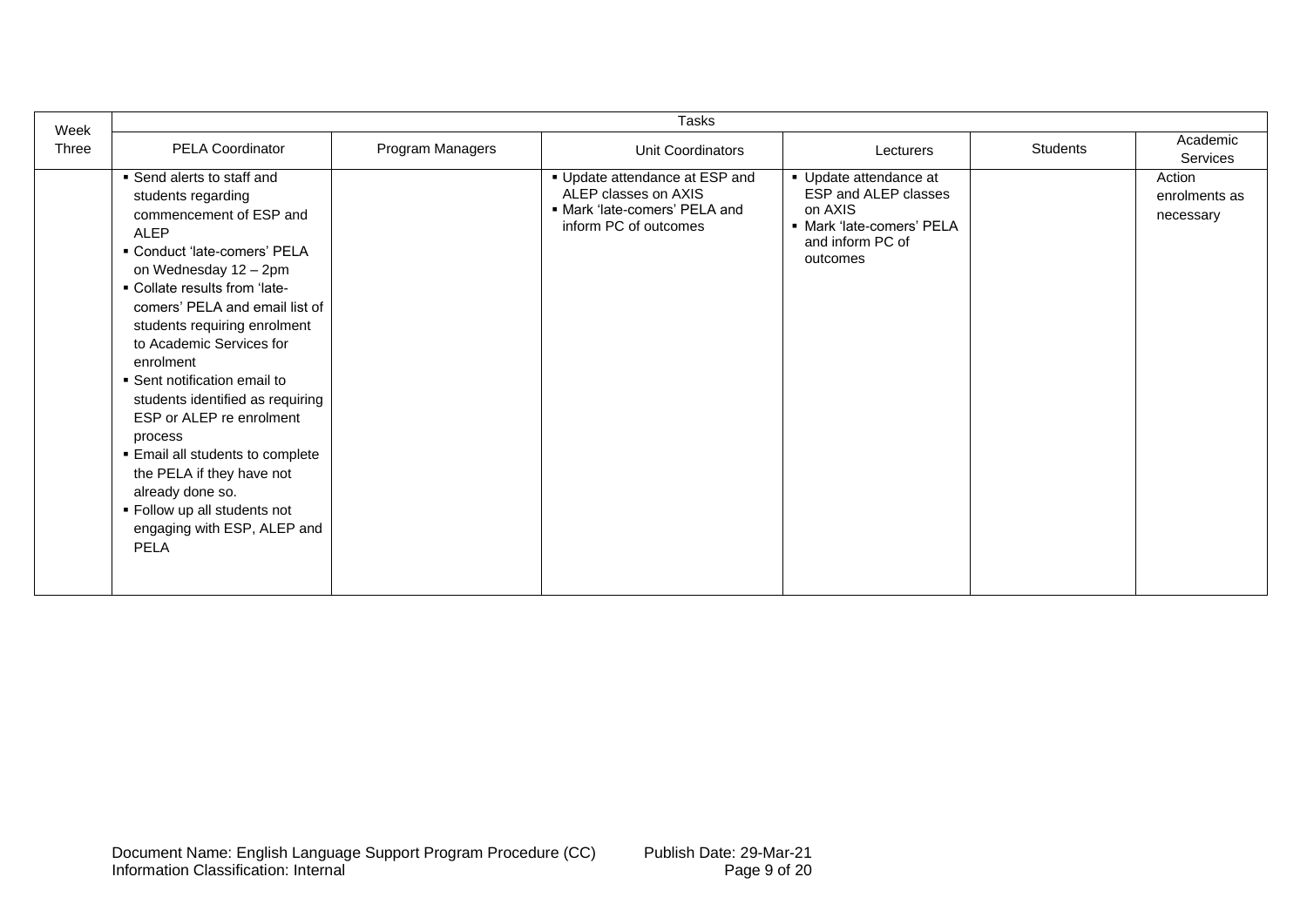| Week    |                                                                                                                                                                                                                                                                                                                                                                                                                                                                                                                                                                                                                                                                                                                        |                  | <b>Tasks</b>                                                                                                                                                                       |                                                                                                                                                           |                 |                      |
|---------|------------------------------------------------------------------------------------------------------------------------------------------------------------------------------------------------------------------------------------------------------------------------------------------------------------------------------------------------------------------------------------------------------------------------------------------------------------------------------------------------------------------------------------------------------------------------------------------------------------------------------------------------------------------------------------------------------------------------|------------------|------------------------------------------------------------------------------------------------------------------------------------------------------------------------------------|-----------------------------------------------------------------------------------------------------------------------------------------------------------|-----------------|----------------------|
| Four    | PELA Coordinator                                                                                                                                                                                                                                                                                                                                                                                                                                                                                                                                                                                                                                                                                                       | Program Managers | Unit Coordinators                                                                                                                                                                  | Lecturers                                                                                                                                                 | Students        | Academic<br>Services |
|         | Email results to students<br>$\bullet$<br>not needing to attend<br>ESP/ALEP support classes<br>Use the Support Class<br>$\bullet$<br>Enrolment template emails<br>for each program as set up<br>in Navigate<br>Add PELA Tag to Navigate<br>$\bullet$<br>for each student based on<br>their individual PELA scores<br>for the current study period:<br>$\checkmark$ Enter student's ID<br>number in Navigate;<br>Click on Action;<br>$\checkmark$<br>$\checkmark$ Go to Links, then click on<br>Add Tag.<br>$\checkmark$ Add the PELA Tag for<br>Navigate to the student's<br>Navigate entry.<br>• Follow up with UCs and<br>Lecturers regarding EMAIL to<br>students still not engaging<br>with ESP/ALEP or completing |                  | . Follow up all students not<br>engaging with ESP, ALEP and<br><b>PELA</b>                                                                                                         | • Follow up all students<br>not engaging with ESP,<br>ALEP and PELA                                                                                       |                 |                      |
|         | the PELA                                                                                                                                                                                                                                                                                                                                                                                                                                                                                                                                                                                                                                                                                                               |                  |                                                                                                                                                                                    |                                                                                                                                                           |                 |                      |
| Weeks 5 |                                                                                                                                                                                                                                                                                                                                                                                                                                                                                                                                                                                                                                                                                                                        |                  | <b>Tasks</b>                                                                                                                                                                       |                                                                                                                                                           |                 |                      |
| $-11$   | <b>PELA Coordinator</b>                                                                                                                                                                                                                                                                                                                                                                                                                                                                                                                                                                                                                                                                                                | Program Managers | Unit Coordinators                                                                                                                                                                  | Lecturers                                                                                                                                                 | <b>Students</b> | Academic<br>Services |
|         | Maintain oversight of<br>Student attendance at<br><b>ESP/ALEP classes</b><br>Follow up EMAIL to students<br>still not engaging with either<br>ESP/ALEP or undertaking<br>the PELA                                                                                                                                                                                                                                                                                                                                                                                                                                                                                                                                      |                  | Monitor attendance and activity<br>completion for 3 to 12.<br>Maintain digital spreadsheet<br>for:<br>Attendance;<br>$\checkmark$<br>completion of online<br>✓<br>activities; and, | Monitor attendance<br>$\blacksquare$<br>and activity completion<br>for 3 to 12.<br>Maintain digital<br>$\blacksquare$<br>spreadsheet for:<br>√Attendance; |                 |                      |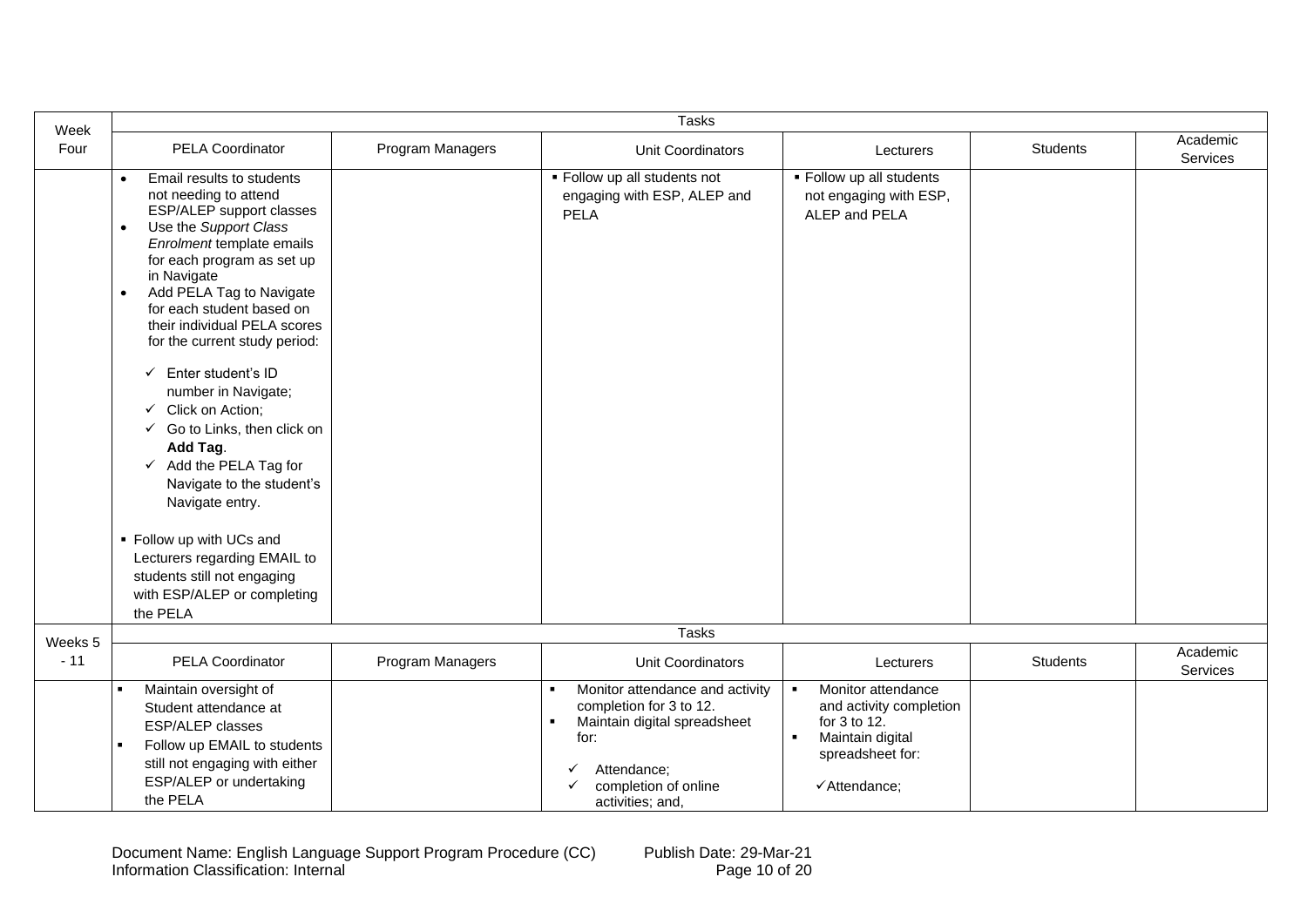| <b>Remind UCs and Lecturers</b><br>$\blacksquare$<br>to send Attendance<br>Reminder emails to students<br>with attendance breach.<br>In Week 11 notify students<br>$\blacksquare$<br>who have qualified for<br>supplementary session<br>In Week 11 notify all | √completion of online<br>email communication to<br>activities; and,<br>students.<br>$\checkmark$ email communication<br>Online attendance recorded<br>to students.<br>during ZOOM session<br>Lecturers generate an activity<br>$\blacksquare$<br>Online attendance<br>completion report in the<br>recorded during<br>Student Portal and go to<br>ZOOM session<br>support class Moodle page to:<br>Lecturers generate an |
|---------------------------------------------------------------------------------------------------------------------------------------------------------------------------------------------------------------------------------------------------------------|-------------------------------------------------------------------------------------------------------------------------------------------------------------------------------------------------------------------------------------------------------------------------------------------------------------------------------------------------------------------------------------------------------------------------|
| students who have<br>successfully completed the<br>ESP/ALEP requirements.                                                                                                                                                                                     | activity completion<br>Confirm who has<br>report in the Student<br>$\checkmark$<br>Portal and go to<br>completed activities; and,<br>Online activities must be<br>support class Moodle<br>completed by the Sunday<br>page to:<br>of the Study Week.<br>√Confirm who has<br>Then:<br>completed activities;<br>$\blacksquare$                                                                                             |
|                                                                                                                                                                                                                                                               | and,<br>Go to Student Portal Axis<br>√Online activities must<br>Click on 'Timetable and<br>be completed by the<br>attendance'. Choose the<br>Sunday of the Study<br>Week.<br>class for that week and<br>record activity completion<br>based on this report<br>Then:<br>$\blacksquare$                                                                                                                                   |
|                                                                                                                                                                                                                                                               | Present = 100% activities<br>$\checkmark$<br>$\checkmark$ Go to Student<br>completed,<br>Half = approximately $50\%$<br><b>Portal Axis</b><br>$\checkmark$<br>of activities completed<br>← Click on 'Timetable<br>Absent = $0\%$ activities<br>$\checkmark$<br>and attendance'.<br>Choose the class<br>completed.<br>for that week and                                                                                  |
|                                                                                                                                                                                                                                                               | Email students who have not<br>record activity<br>completed/attended 2 or more<br>completion based<br>classes using the attendance<br>on this report<br>email templates in Moodle.<br>Present = $100%$<br>$\checkmark$<br>activities<br>Follow up all students not<br>completed,<br>engaging with ESP, ALEP and<br>$\checkmark$ Half =<br><b>PELA</b><br>approximately 50%<br>of activities<br>completed                |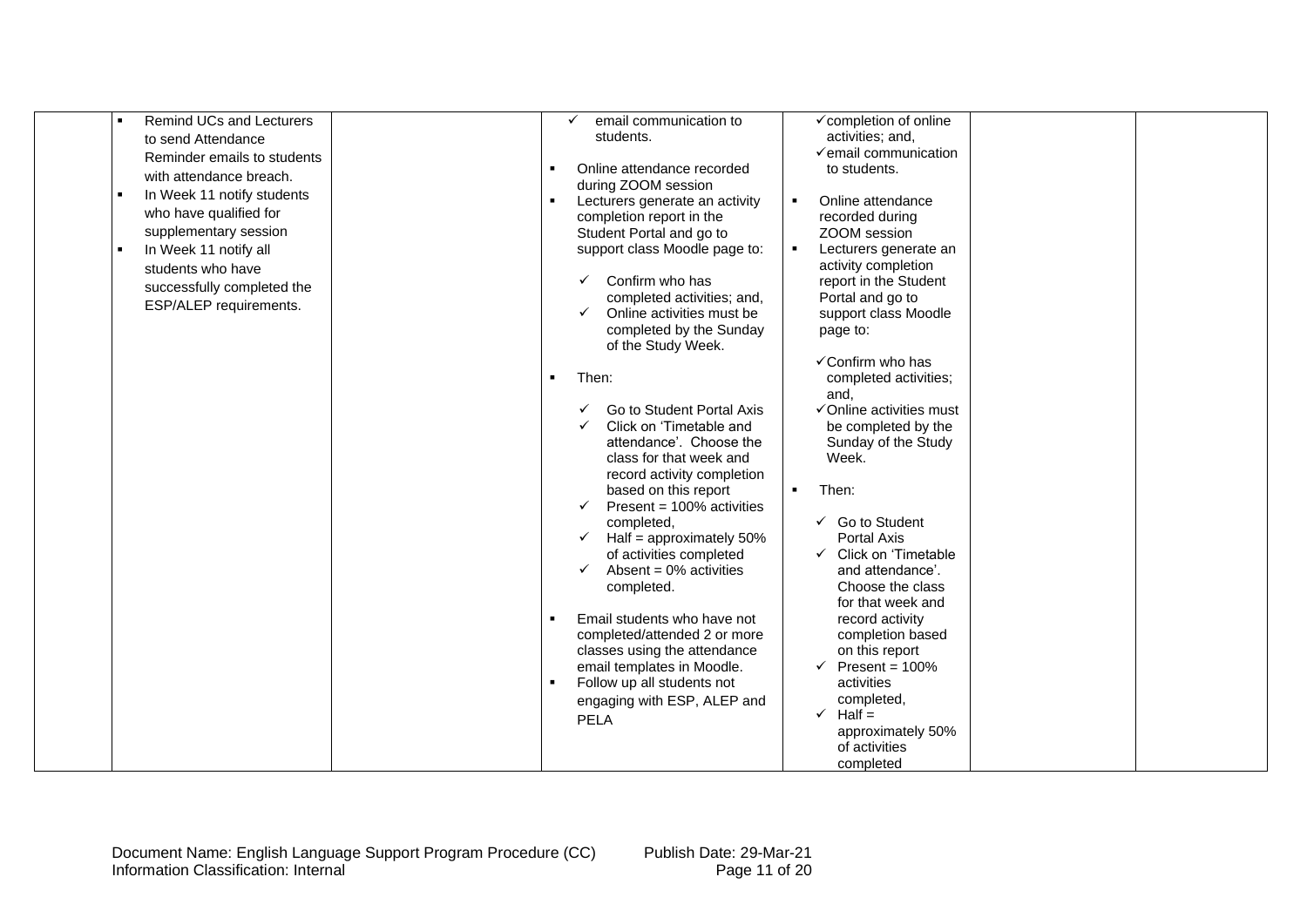|  | Absent = $0\%$<br>activities<br>completed.                                                                                                                                                           |
|--|------------------------------------------------------------------------------------------------------------------------------------------------------------------------------------------------------|
|  | Email students who<br>have not<br>completed/attended 2<br>or more classes using<br>the attendance email<br>templates in Moodle.<br>Follow up all students<br>not engaging with<br>ESP, ALEP and PELA |

|               | Tasks                                                        |                  |                                                                                                                                                                                                                                                                                                                                                                                                                                                                                                                          |                                                                                                                                                                                                                                                                                                                                                                                                      |                 |                             |  |  |  |
|---------------|--------------------------------------------------------------|------------------|--------------------------------------------------------------------------------------------------------------------------------------------------------------------------------------------------------------------------------------------------------------------------------------------------------------------------------------------------------------------------------------------------------------------------------------------------------------------------------------------------------------------------|------------------------------------------------------------------------------------------------------------------------------------------------------------------------------------------------------------------------------------------------------------------------------------------------------------------------------------------------------------------------------------------------------|-----------------|-----------------------------|--|--|--|
| Study<br>Week | <b>PELA Coordinator</b>                                      | Program Managers | Unit Coordinators                                                                                                                                                                                                                                                                                                                                                                                                                                                                                                        | Lecturers                                                                                                                                                                                                                                                                                                                                                                                            | <b>Students</b> | Academic<br><b>Services</b> |  |  |  |
|               | Email to all students informing<br>of final ESP/ALEP status. |                  | Finalise ESP or ALEP support<br>class attendance and activity<br>completion up to and including<br>Week 12 (follow the process in<br>week 5)<br>Check previous online activity<br>completion for the study period.<br>Add a row to the spreadsheet:<br>Note if students have met<br>the requirements of the<br>support class;<br>If they have missed or not<br>completed 4 or more<br>classes/online activities,<br>then they have not met the<br>requirements of the<br>support class.<br><b>EMAIL Students in each</b> | Finalise ESP or ALEP<br>support class<br>attendance and<br>activity completion up<br>to and including Week<br>12 (follow the process<br>in week 5)<br>Check previous online<br>activity completion for<br>the study period.<br>Add a row to the<br>spreadsheet:<br>Note if students<br>have met the<br>requirements of<br>the support class;<br>If they have<br>✓<br>missed or not<br>completed 4 or |                 |                             |  |  |  |
|               |                                                              |                  | support class:                                                                                                                                                                                                                                                                                                                                                                                                                                                                                                           | more                                                                                                                                                                                                                                                                                                                                                                                                 |                 |                             |  |  |  |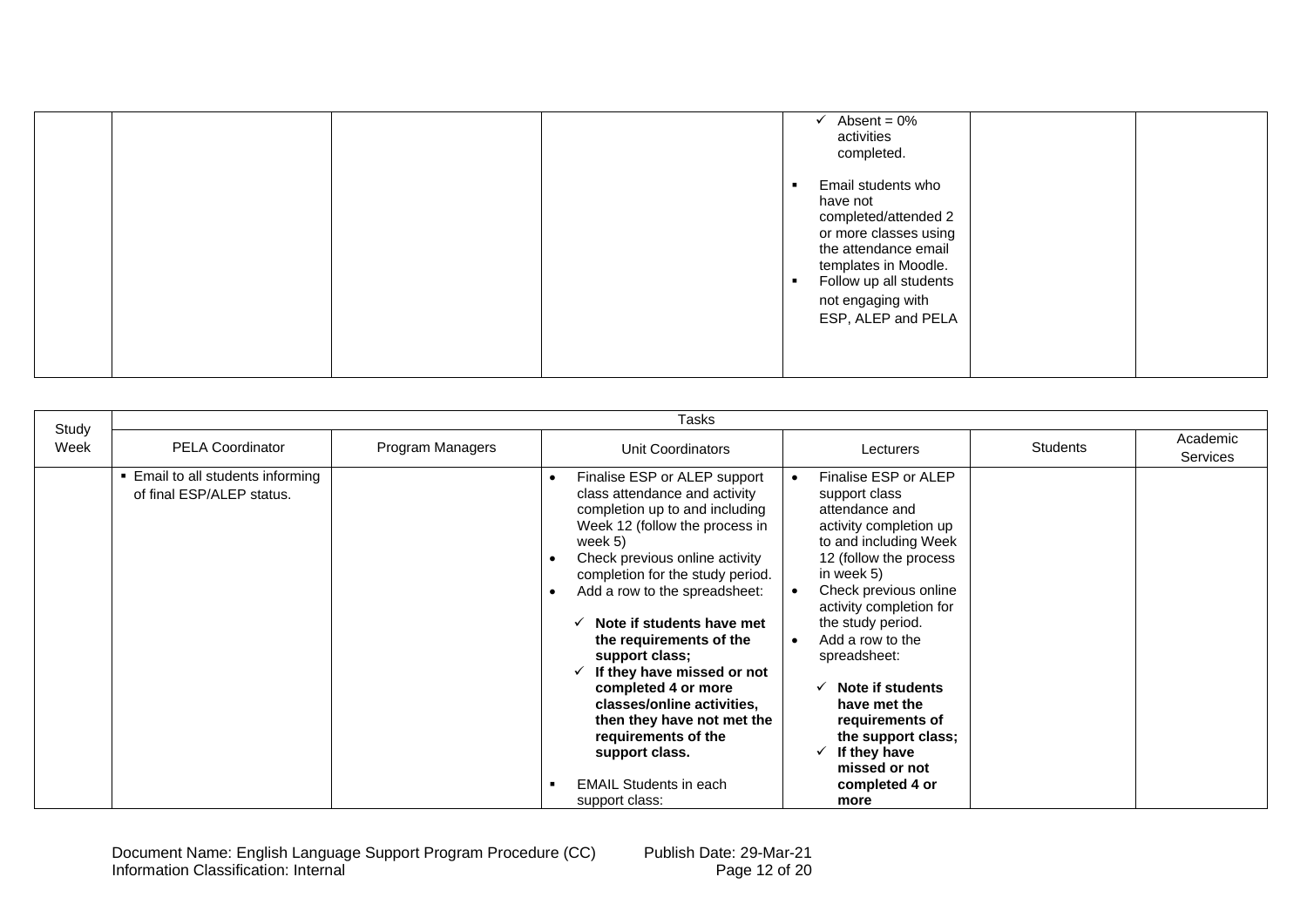| Go to the "Email Students<br>$\checkmark$<br>function on the Student<br>Portal"; and,<br>Use the ESP or ALEP<br>completed or not<br>completed template | classes/online<br>activities, then<br>they have not met<br>the requirements<br>of the support<br>class.                                                                                                        |
|--------------------------------------------------------------------------------------------------------------------------------------------------------|----------------------------------------------------------------------------------------------------------------------------------------------------------------------------------------------------------------|
|                                                                                                                                                        | Filter the spreadsheet<br>to identify those who<br>have not met<br>completion<br>requirements for the<br>ESP and/or ALEP<br>support classes.<br>Email the list to the UC<br>and PM in the relevant<br>program. |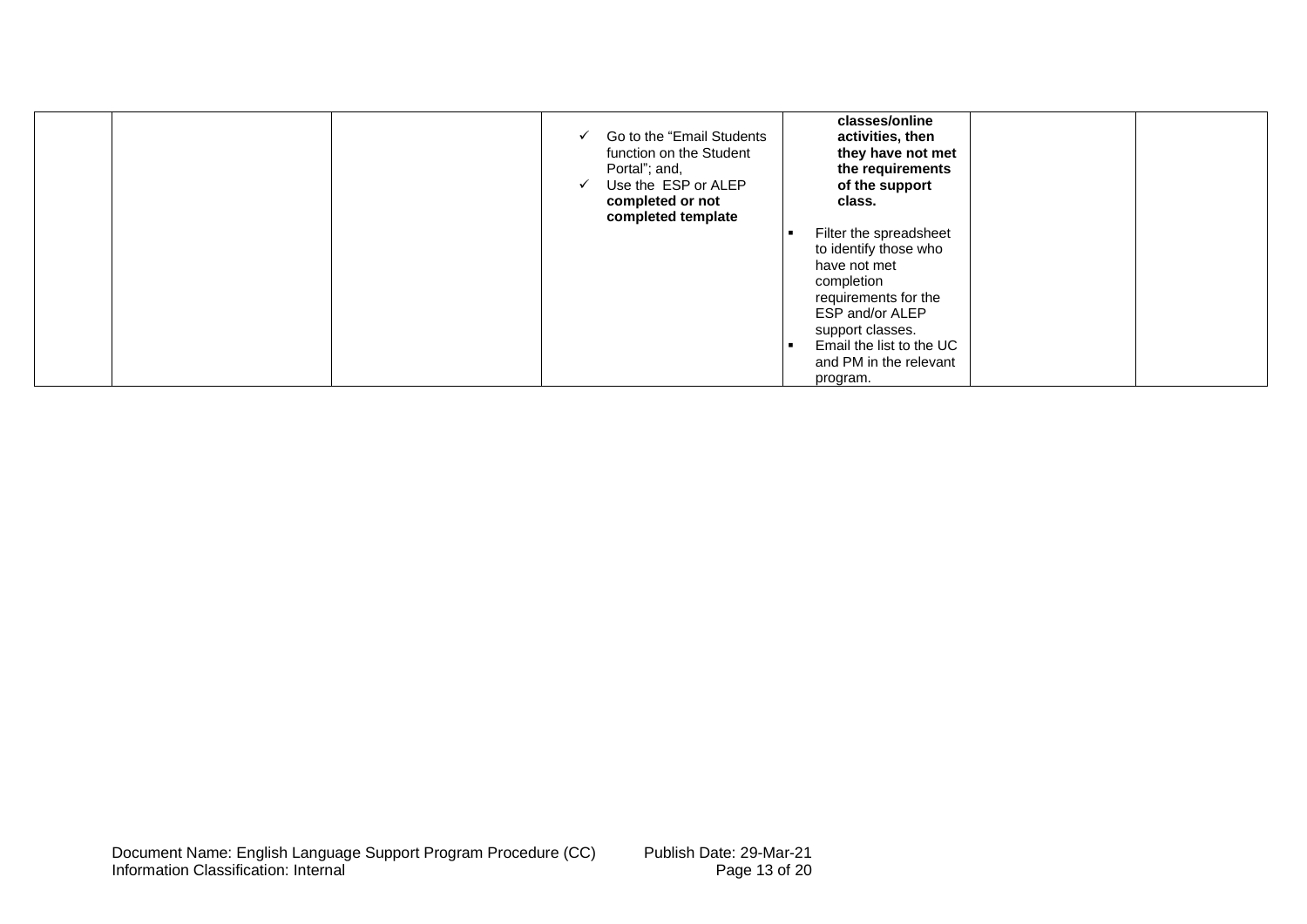#### <span id="page-13-0"></span>3.2 Conditions Specific to ESP/ALEP Support

#### <span id="page-13-1"></span>3.2.1 Attendance

- a) Students are required to attend 80% of ESP/ALEP classes, in line with College attendance policy.
- b) 80% attendance means that students must attend 7.5 classes of the 10 ESP/ALEP punctually.
- c) Students may miss 1.5 classes (3 hours) without penalty.
- d) Students that miss more than 1.5 but less than 3.5 classes will qualify for a supplementary session in week 12.
- e) Where a student is absent due to illness, a valid medical certificate must be provided and a completed explained absence form completed, these absences will be excused
- f) Attendance for ESP/ALEP is defined as:
	- i. Punctual attendance to at least 80% (7.5) classes;
	- ii. Contributing to verbal discussions and participation in activities in every class; and,
	- iii. Speaking in English during class time and during all class activities.

#### <span id="page-13-2"></span>3.2.2 Supplementary Session

- a) Students that miss more than 1.5 but less than 3.5 classes will qualify for a supplementary session in week 12.
- b) A supplementary session is defined as two hours of additional ESP/ALEP class time provided in week 12 during timetabled ESP/ALEP session and facilitated by timetabled ESP/ALEP teacher.
- <span id="page-13-3"></span>3.2.3 Consequences of Not Meeting ESP/ALEP Conditions
	- a) Students who miss more than 3.5 ESP/ALEP classes will not be eligible to qualify for the course language completion requirement (if the total mark is 50% or more) in the relevant linked unit.
	- b) The Board of Examiners (BoE) will allocate a grade of **D.A. (deferred assessment**) if the linked credit unit (ARW011 or ACS01S1) has a mark total of 50% or more; the student will be offered a supplementary PELA.
	- c) If the student passes the supplementary PELA prior to repeating ESP/ALEP, this will be considered evidence that the student has improved their English to the standard required and the Chair of the Board of Examiners will amend the D.A. grade to the appropriate pass grade.
	- d) If the student **does not pass the supplementary** PELA, the grade in the linked unit will be changed to **'Did Not Submit' (DNS)** and the student will be required to repeat ESP/ALEP in the next study period.
	- e) If a student is in their last study period of the Diploma Stage 1, and a pass grade in the linked unit will allow the student to articulate to Diploma Stage 2, the student will be allowed to progress **but with an enrolment condition** that they complete ALEP in the first study period of their Stage 2 program.

#### <span id="page-13-4"></span>3.2.4 Setting up Standard Templates

a) The PELA Coordinator will prepare standard email templates, which are required for: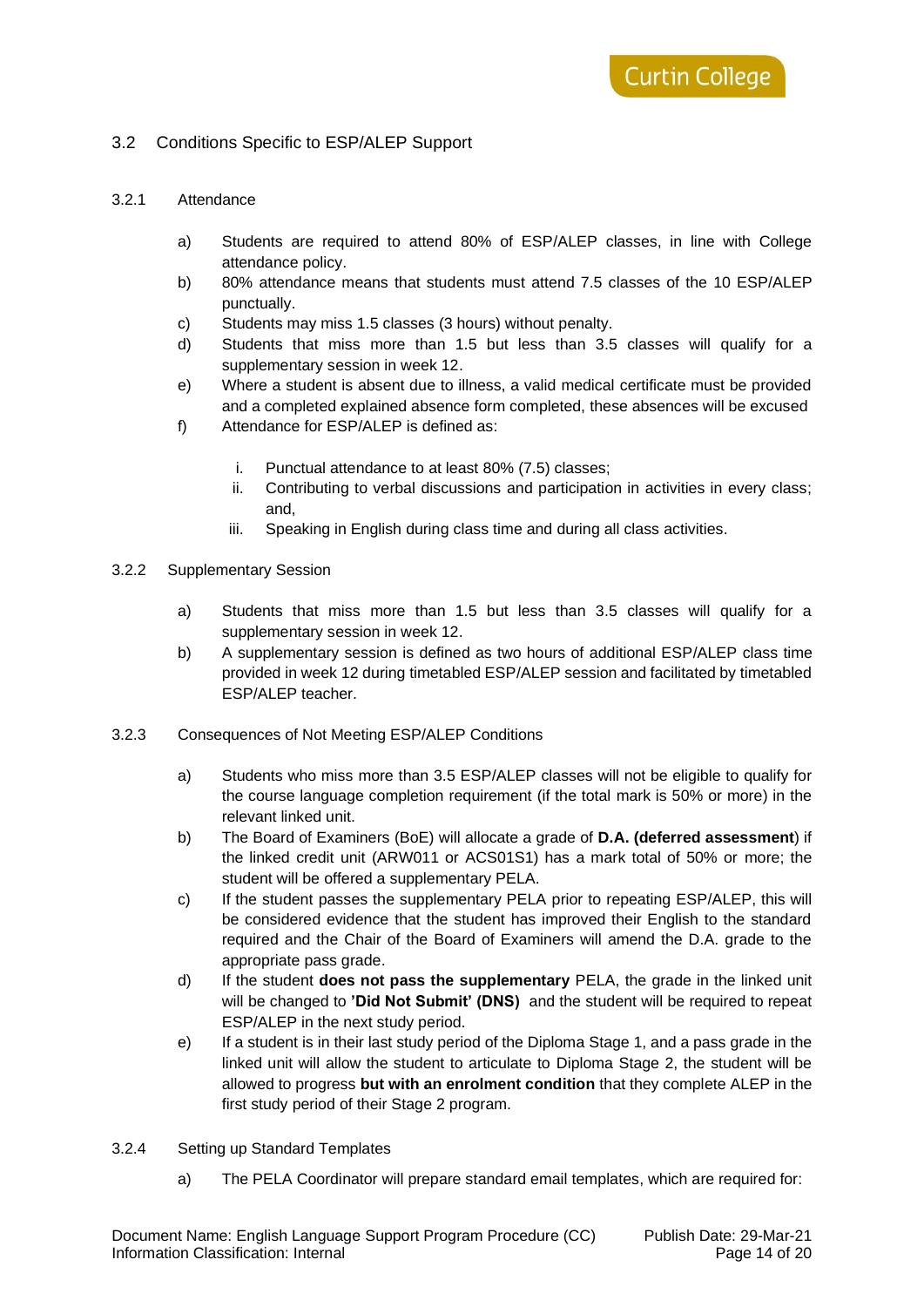| Week                | Purpose of Template                                                                                       |
|---------------------|-----------------------------------------------------------------------------------------------------------|
| Pre-Week 1          | <b>Teacher notification/information</b>                                                                   |
|                     | Email Diploma lecturers teaching Communications Units linked to ESP with<br>details about ESP/ALEP format |
| Week 2              | <b>Student notification</b>                                                                               |
|                     | Email to all students identified as requiring ESP and those that are not required to<br>attend ESP        |
| Weeks 3 and 4       | <b>Ongoing Student Notification</b>                                                                       |
|                     | Email to all students that have NOT ENROLLED in ESP or COMPLETED the<br><b>PELA</b>                       |
| <b>Weeks 4 - 11</b> | <b>Ongoing Student Notification</b>                                                                       |
|                     | Reminder about attendance falling below 80%                                                               |
| Week 11             | <b>Student Notification</b>                                                                               |
|                     | Information for students who have qualified for a supplementary session                                   |
|                     | <b>Student Notification</b>                                                                               |
|                     | Information for students who have successfully met ESP and ALEP requirements                              |
| Week 12             | <b>Student Notification</b>                                                                               |
|                     | Email to all students who have completed ESP/ALEP supplementary successfully                              |
|                     | <b>Student Notification</b>                                                                               |
|                     | Email to all students who have NOT completed ESP/ALEP supplementary<br>successfully                       |
|                     |                                                                                                           |

#### <span id="page-14-0"></span>3.2.5 Maintaining Records

- a) Navigate is the repository for all of the following:
	- i. Record copy of all student notification emails;
	- ii. Notes added in week 12 for any student that has not completed the ESP language requirement; and,
	- iii. Notes added in week 12 for all students that have successfully completed ALEP requirement.

#### <span id="page-14-1"></span>3.2.6 Diploma Stage 1 Designated Communication Units

- a) ACS01S1 Academic Communication Skills
- b) ARW01S1 Academic Research and Writing

#### <span id="page-14-2"></span>3.2.7 Diploma Stage 2 Designated Units of Study

- a) APCOMS Academic and Professional Communications
- b) CIB1100 Communications in Business
- c) FPEP1000 Fundamentals of Professional Engineering Practice
- d) FPHP1000 Foundations of Professional Health Practice
- e) IISS1003 Integrating Indigenous Science and STEM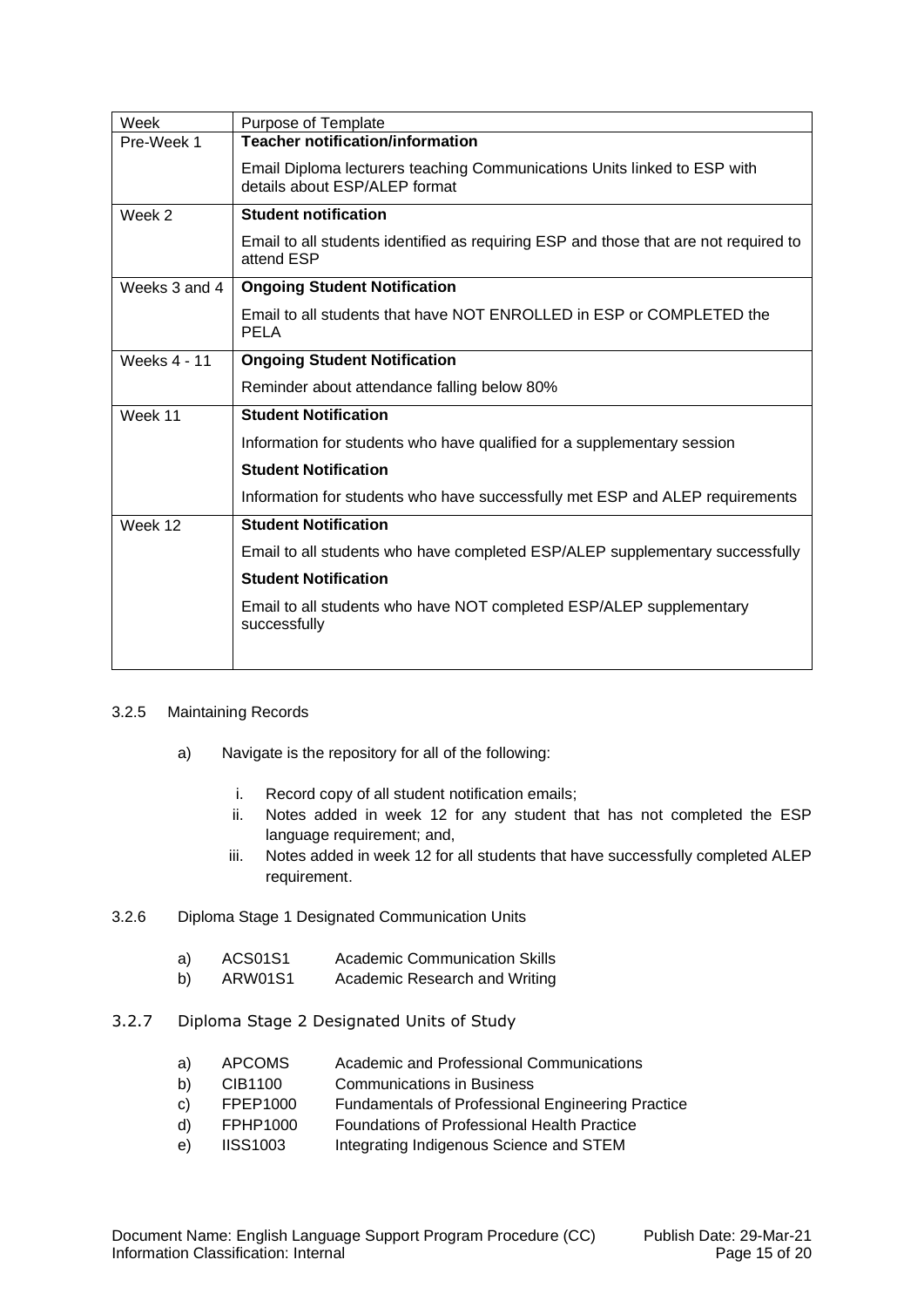#### <span id="page-15-0"></span>3.3 Process Map

# **Under development**

# <span id="page-15-1"></span>4 Responsibilities

a) Each of the positions involved in implementing and achieving Procedure objectives and carrying out procedures are clearly described below:

| Responsibility                                                                                                                                                         | <b>CDP</b>   | AD | <b>PELA</b>  | <b>PMs</b>   | <b>UCs</b>   | Lecturers   | SAS          | Academic<br><b>Board</b> | <b>BoE</b> | <b>ALL</b>               |
|------------------------------------------------------------------------------------------------------------------------------------------------------------------------|--------------|----|--------------|--------------|--------------|-------------|--------------|--------------------------|------------|--------------------------|
| Preparing and<br>managing PELA<br>testing process                                                                                                                      | I            | A  | R            | C            | S            | S           | S            | L                        |            |                          |
| Reviewing and<br>approving English<br>language support<br>programs (ESP<br>and ALEP)                                                                                   | I            | A  | R            | $\mathsf{C}$ | S            | S           |              | C and I                  |            |                          |
| Communications to<br>Students regarding<br>PELA and<br><b>ESP/ALEC</b><br>engagement                                                                                   | I            | Α  | $\mathsf{R}$ | C            | R            | R           | S            |                          |            |                          |
| Maintaining<br>records specific to<br>PELA; ESP and<br><b>ALEP</b>                                                                                                     | $\mathbf{I}$ | Α  | $\mathsf{R}$ | C            | R            | R           | S            | I                        |            |                          |
| Determining<br>eligibility for<br>supplementary<br>support                                                                                                             | I            | Α  | S            | S            | $\mathsf{C}$ | $\mathbf S$ | S            | T                        | R          |                          |
| Preparing<br>communication<br>templates re<br>Language Support<br>Program                                                                                              | $\mathbf{I}$ | Α  | $\mathsf{R}$ | S            | $\mathsf C$  | $\mathsf C$ | S            | $\overline{\phantom{a}}$ |            |                          |
| Managing<br>attendance and<br>records specific to<br>attendance at<br><b>ESP/ALEP</b>                                                                                  | L            | A  | R            | S            | S            | S           | $\mathsf{C}$ | $\mathsf I$              |            |                          |
| Supporting<br>embedding of<br><b>ESP/ALEP</b>                                                                                                                          |              |    |              |              |              |             |              | C                        |            | $\mathsf{R}$<br>and<br>Α |
| Managing online<br>engagement with<br>ESP/ALEP                                                                                                                         | $\mathsf{I}$ | Α  | R            | S            | R            | R           |              | $\mathsf C$              |            |                          |
| Managing student<br>records specific to<br>ESP/ALEP in<br>Navigate                                                                                                     | L            | A  | $\mathsf{R}$ | $\mathsf{C}$ | S            | S           | S            | L                        |            |                          |
| Marking PELA<br>tests                                                                                                                                                  | L            | A  | A            | S            | S            | R.          |              | $\mathbf{I}$             |            |                          |
| See Section 3.1 for weekly breakdown of activities specific to PELA, ESP and ALEP<br>$R =$ Responsible, A = Accountable, S = Supporting, C = Consulting, I = Informed. |              |    |              |              |              |             |              |                          |            |                          |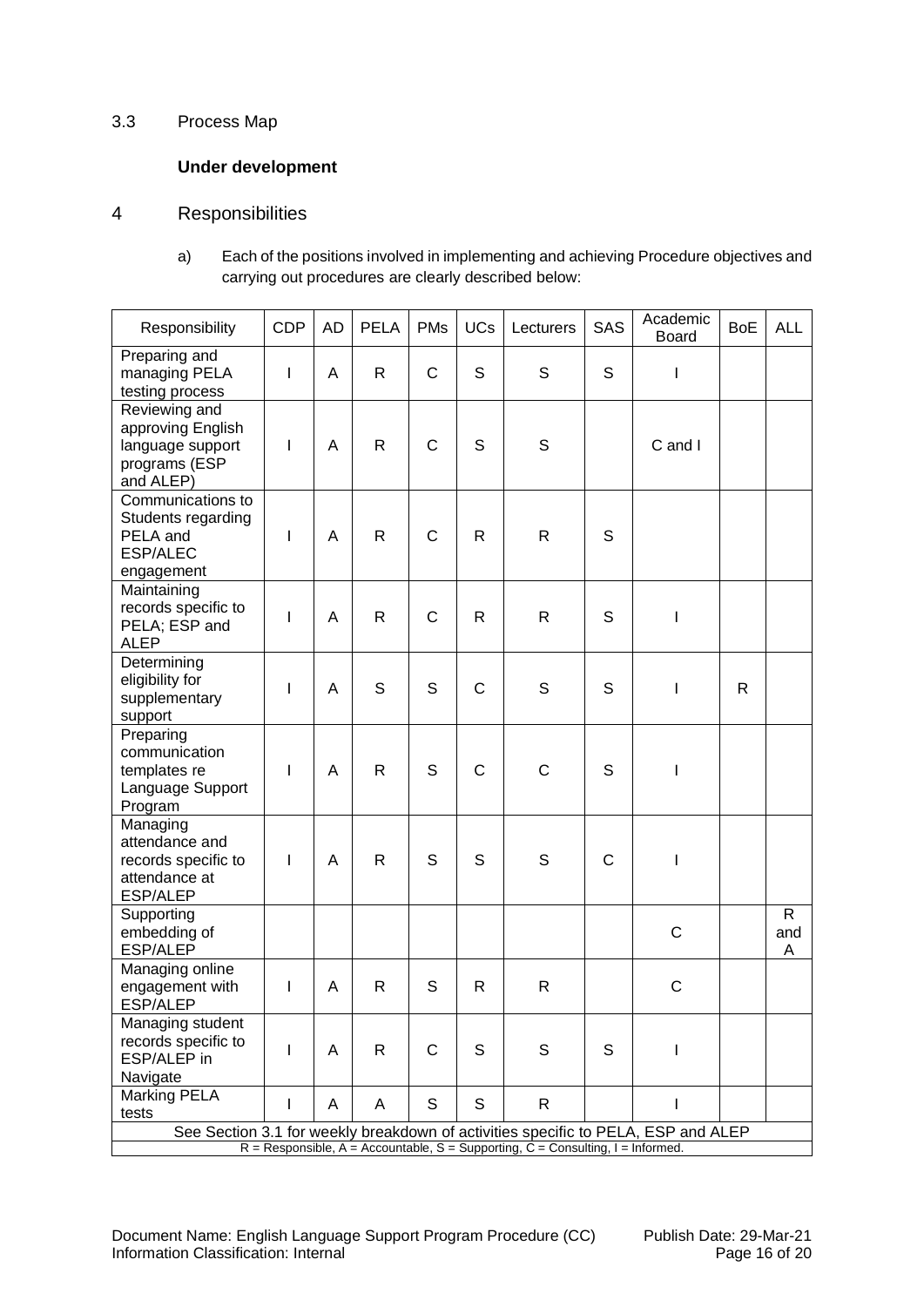#### <span id="page-16-0"></span>5 Definitions

a) Unless the contrary intention is expressed in this Procedure, the following words (when used in this Procedure) have the meaning set out below:

| <b>Term</b>                | <b>Meaning</b>                                                                                  |  |  |  |  |
|----------------------------|-------------------------------------------------------------------------------------------------|--|--|--|--|
| <b>ALEP</b>                | Academic Language Enrichment Program                                                            |  |  |  |  |
| <b>BoE</b>                 | Means the Board of Examiners responsible for finalising unit assessment activity                |  |  |  |  |
| <b>Business Unit</b>       | Means the College Director and Principal of Curtin College                                      |  |  |  |  |
| Manager                    |                                                                                                 |  |  |  |  |
| Company                    | Means Navitas Pty Ltd ACN 109 613 309 having its registered office at Level 8, Brookfield       |  |  |  |  |
|                            | Place, Perth, 6000.                                                                             |  |  |  |  |
| <b>Deferred Assessment</b> | Means a student, as a result of compassionate or other compelling reasons, has been granted     |  |  |  |  |
|                            | an opportunity to undertake a deferred assessment item to complete their assessment             |  |  |  |  |
|                            | requirements in a unit or units being studied at the College                                    |  |  |  |  |
| <b>DNS</b>                 | Means Did Not Submit and refers to a student who did not submit a piece or pieces of            |  |  |  |  |
|                            | assessment                                                                                      |  |  |  |  |
| <b>ESP</b>                 | Means the English Support Program                                                               |  |  |  |  |
| Group                      | Means Navitas Pty Limited (the Company) and all of its subsidiaries.                            |  |  |  |  |
| <b>NLT</b>                 | Means the Navitas Leadership Team of Curtin College's parent Company                            |  |  |  |  |
| PELA(T)                    | Means Post Enrolment Language Assessment Test                                                   |  |  |  |  |
| PELA (T) Coordinator       | Means the member of the Academic Leadership appointed to manage the English Support             |  |  |  |  |
|                            | Program for all students at Curtin College                                                      |  |  |  |  |
| <b>PMs</b>                 | Means the Program Managers for each of the 1 <sup>st</sup> Year (degree) Diploma programs being |  |  |  |  |
|                            | conducted at the College                                                                        |  |  |  |  |
| Supplementary              | Means a student is given an opportunity to undertake a second PELA(T) in order to complete      |  |  |  |  |
| PELA(T)                    | assessment requirements for English language competency.                                        |  |  |  |  |
| <b>UCs</b>                 | Means Unit Coordinators engaged in the PELA(T) ESP and ALEP activities at the College           |  |  |  |  |
| Website (where             | Means the College's website where information is available to students, employees, and other    |  |  |  |  |
| relevant)                  | interested persons or organisations.                                                            |  |  |  |  |

#### <span id="page-16-1"></span>6 Review

This Procedure is tested and reviewed annually by the Academic Director in line with the IT Security readiness schedule and any changes to the regulatory compliance requirements, legislation, regulation and guidelines.

This review process aims to ensure alignment to appropriate strategic direction and continued relevance to the College's current and planned operations.

#### <span id="page-16-2"></span>7 Records Management

| <b>Record type</b> | Owner             | Location          | <b>Retention</b>        | <b>Disposal</b>  |
|--------------------|-------------------|-------------------|-------------------------|------------------|
|                    |                   |                   |                         |                  |
| Procedure          | Academic Director | Policy HUB and    | Permanent until such    | Archived         |
|                    |                   |                   | time as replaced with a | securely through |
|                    |                   | College 'H' Drive | revised version.        | the Policy HUB   |
|                    |                   |                   |                         | archiving        |
|                    |                   |                   |                         |                  |
|                    |                   |                   |                         | system.          |

a) All records in relation to this document will be managed as follows: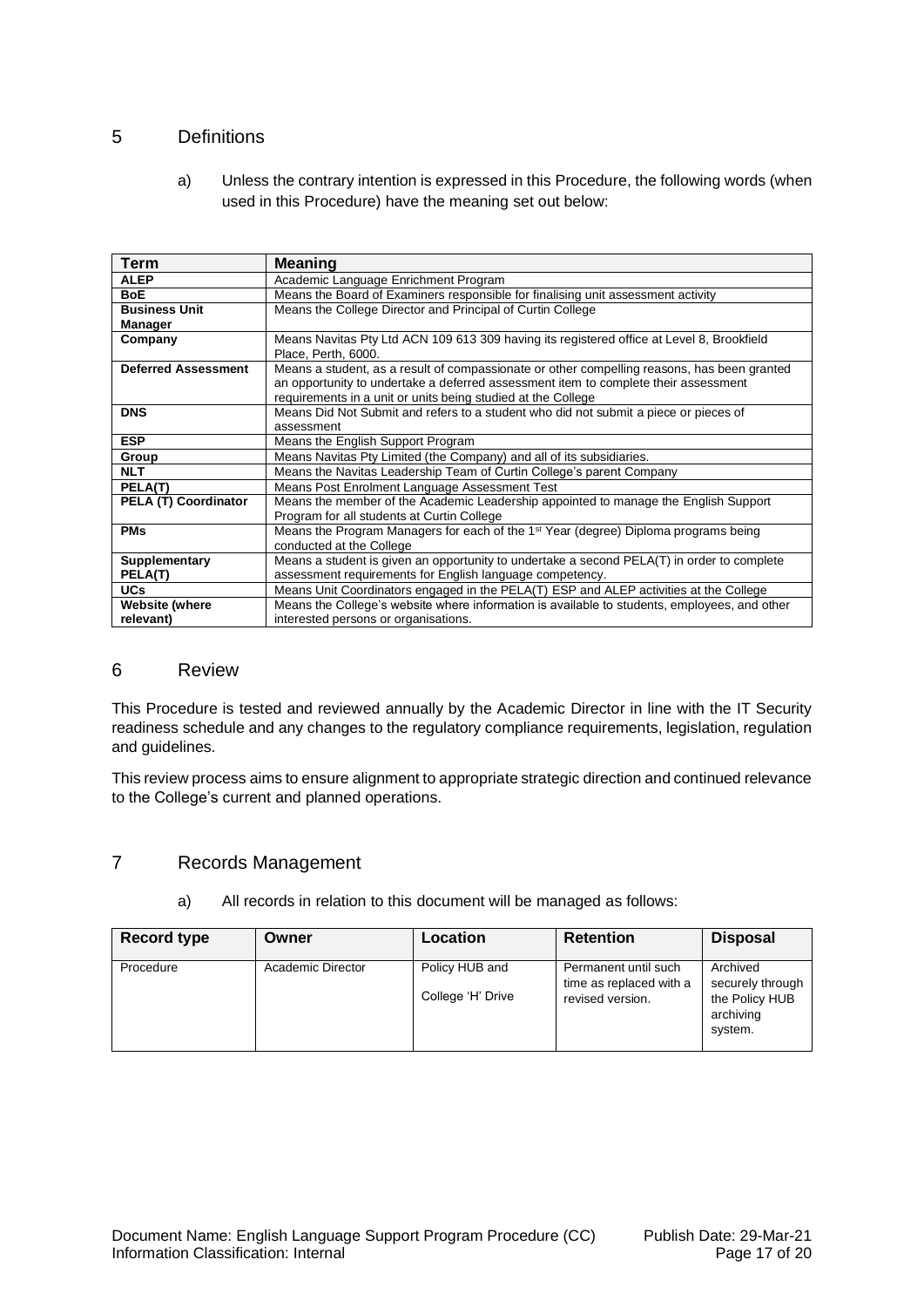# <span id="page-17-0"></span>8 Appendix 1: Set Up Instructions for PELA Coordinator

- <span id="page-17-1"></span>8.1 Updating Turnitin submission for PELA in designated units of study
	- a) Go to General setting to commence instructional set up.
	- b) Open Description and add the following information and instructions for students:
		- i. The PELA is a short diagnostic exercise that all Curtin College students are required to complete.
		- ii. The PELA is compulsory for ALL students.
		- iii. The purpose of this diagnostic test is to identify students who require additional academic language support.
		- iv. It is very important that you treat this PELA seriously as it is the only means the College has to decide whether you need further support for your academic and English language proficiency level.
		- v. STEP 1: Please turn on your camera.
		- vi. STEP 2: This must remain on for the duration of the task as it is an assessment activity.
		- vii. STEP 3: Open the PELA Task which includes a reading passage and a Writing task sheet for you to type in your response.
		- viii. STEP 4: Please enter you NAME, STUDENT ID; DATE and UNIT CODE on the writing task sheet.
		- ix. STEP 5: Commence the assessment and remember:
			- $\checkmark$  Enter your response in the space provided;
			- $\checkmark$  Write your answers in full sentences:
			- ✓ DO NOT use any kind of electronic dictionary or other electronic devices during the task.
		- x. You have 40 minutes to read the short text and complete writing your response to the given question.
		- xi. Once you have finished the assessment item, make sure you proof-read your response.
		- xii. Save the document to your desktop and name it as follows:
			- ✓ Full Name;
			- ✓ Curtin College ID number (e.g. John Smith 900\*\*\*\*\*).
		- xiii. Once saved, upload the Word document to the PELA submission point.
		- xiv. Ensure you accept the submission declaration and then click on the submit button.

#### <span id="page-17-2"></span>8.2 Additional Instructions for Staff

- a) Once you have set up the instructions for students as set out in 8.1 b) above, you must complete the following tasks:
	- i. GO TO: **Additional Files** upload the allocated Writing Task in Word format;
	- ii. GO TO: **Availability** allow submissions for the full study period;
	- iii. GO TO: **In Submission types** tick file Submissions and Maximum number of uploaded files – 2.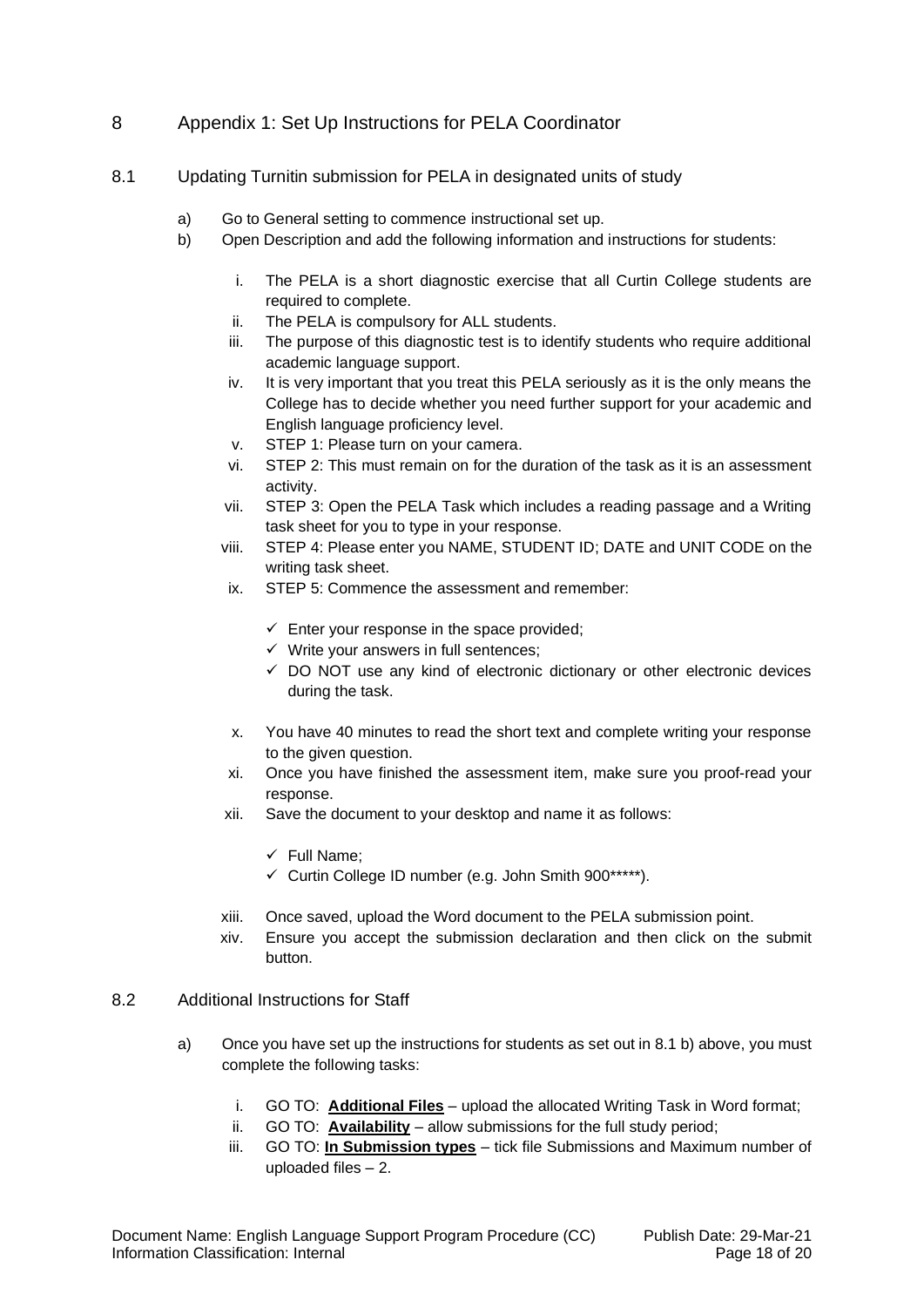- iv. GO TO: **In Submission settings** require students to click the **submit button** and **accept the submission statement**.
- **v.** GO TO: **In Turnitin plagiarism plugin settings:**
	- ✓ Enable Turnitin;
	- $\checkmark$  Store papers to "standard repository";
	- ✓ Attach the PELA rubric to the assignment through **Rubric Manager**.
- vi. GO TO: **In Grade** Type is Point and Maximum Grade is 7. No grade to pass required.
- vii. GO TO: **Common Module Settings** hide from students.